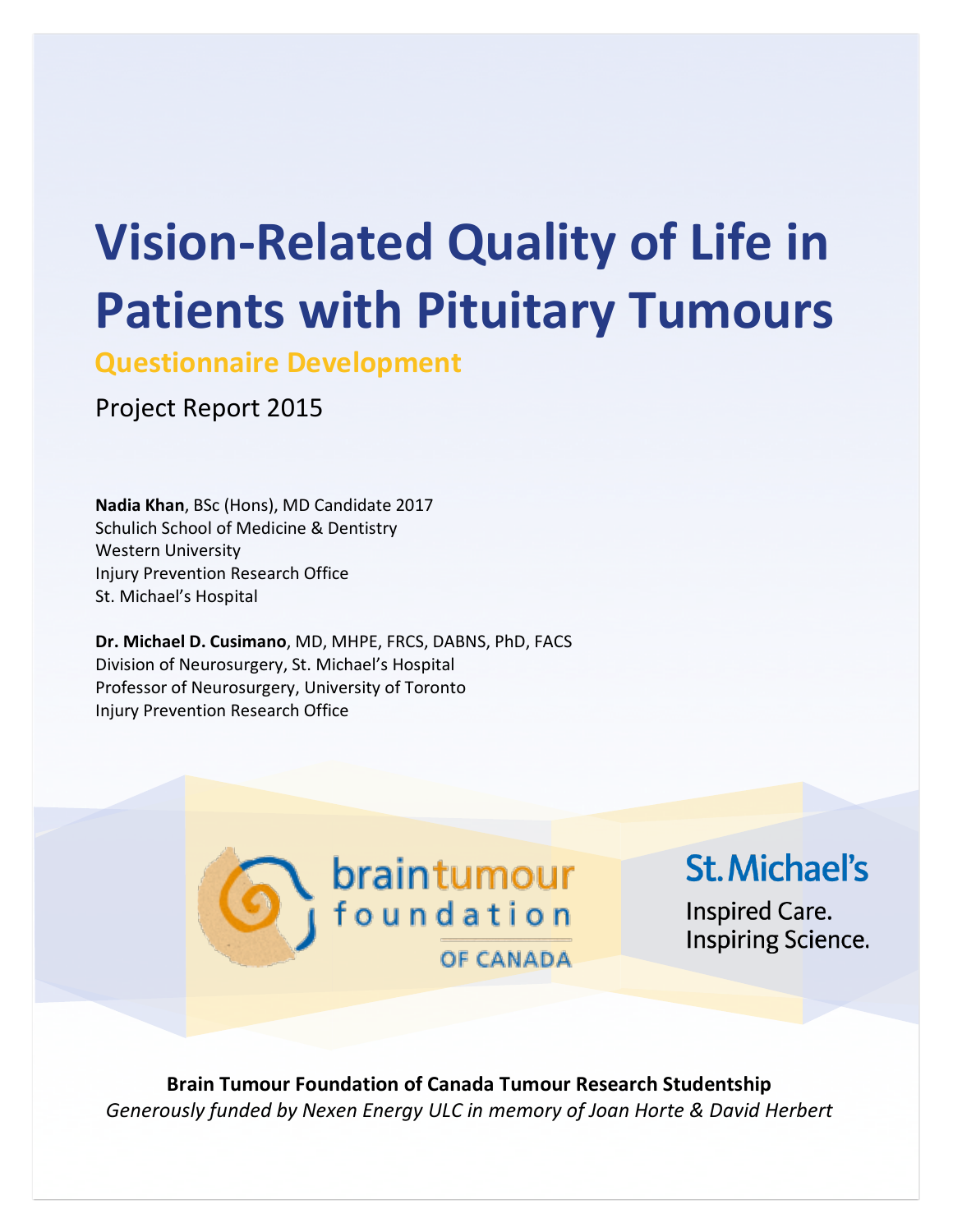# TABLE OF CONTENTS

| $\label{lem:3} \mbox{Introduction} \,\, \ldots \,\, \ldots \,\, \ldots \,\, \ldots \,\, \ldots \,\, \ldots \,\, \ldots \,\, \ldots \,\, \ldots \,\, \ldots \,\, \ldots \,\, \ldots \,\, \ldots \,\, \ldots \,\, \ldots \,\, \ldots \,\, \ldots \,\, \ldots \,\, \ldots \,\, \ldots \,\, \ldots \,\, \ldots \,\, \ldots \,\, \ldots \,\, \ldots \,\, \ldots \,\, \ldots \,\, \ldots \,\, \ldots \,\, \ldots \,\, \ldots \,\, \ldots \,\, \ldots \,\, \ldots \,\,$ |  |  |  |  |  |  |  |  |
|------------------------------------------------------------------------------------------------------------------------------------------------------------------------------------------------------------------------------------------------------------------------------------------------------------------------------------------------------------------------------------------------------------------------------------------------------------------|--|--|--|--|--|--|--|--|
|                                                                                                                                                                                                                                                                                                                                                                                                                                                                  |  |  |  |  |  |  |  |  |
|                                                                                                                                                                                                                                                                                                                                                                                                                                                                  |  |  |  |  |  |  |  |  |
|                                                                                                                                                                                                                                                                                                                                                                                                                                                                  |  |  |  |  |  |  |  |  |
|                                                                                                                                                                                                                                                                                                                                                                                                                                                                  |  |  |  |  |  |  |  |  |
|                                                                                                                                                                                                                                                                                                                                                                                                                                                                  |  |  |  |  |  |  |  |  |
|                                                                                                                                                                                                                                                                                                                                                                                                                                                                  |  |  |  |  |  |  |  |  |
|                                                                                                                                                                                                                                                                                                                                                                                                                                                                  |  |  |  |  |  |  |  |  |
|                                                                                                                                                                                                                                                                                                                                                                                                                                                                  |  |  |  |  |  |  |  |  |
|                                                                                                                                                                                                                                                                                                                                                                                                                                                                  |  |  |  |  |  |  |  |  |
|                                                                                                                                                                                                                                                                                                                                                                                                                                                                  |  |  |  |  |  |  |  |  |
|                                                                                                                                                                                                                                                                                                                                                                                                                                                                  |  |  |  |  |  |  |  |  |
|                                                                                                                                                                                                                                                                                                                                                                                                                                                                  |  |  |  |  |  |  |  |  |
|                                                                                                                                                                                                                                                                                                                                                                                                                                                                  |  |  |  |  |  |  |  |  |
|                                                                                                                                                                                                                                                                                                                                                                                                                                                                  |  |  |  |  |  |  |  |  |
|                                                                                                                                                                                                                                                                                                                                                                                                                                                                  |  |  |  |  |  |  |  |  |
|                                                                                                                                                                                                                                                                                                                                                                                                                                                                  |  |  |  |  |  |  |  |  |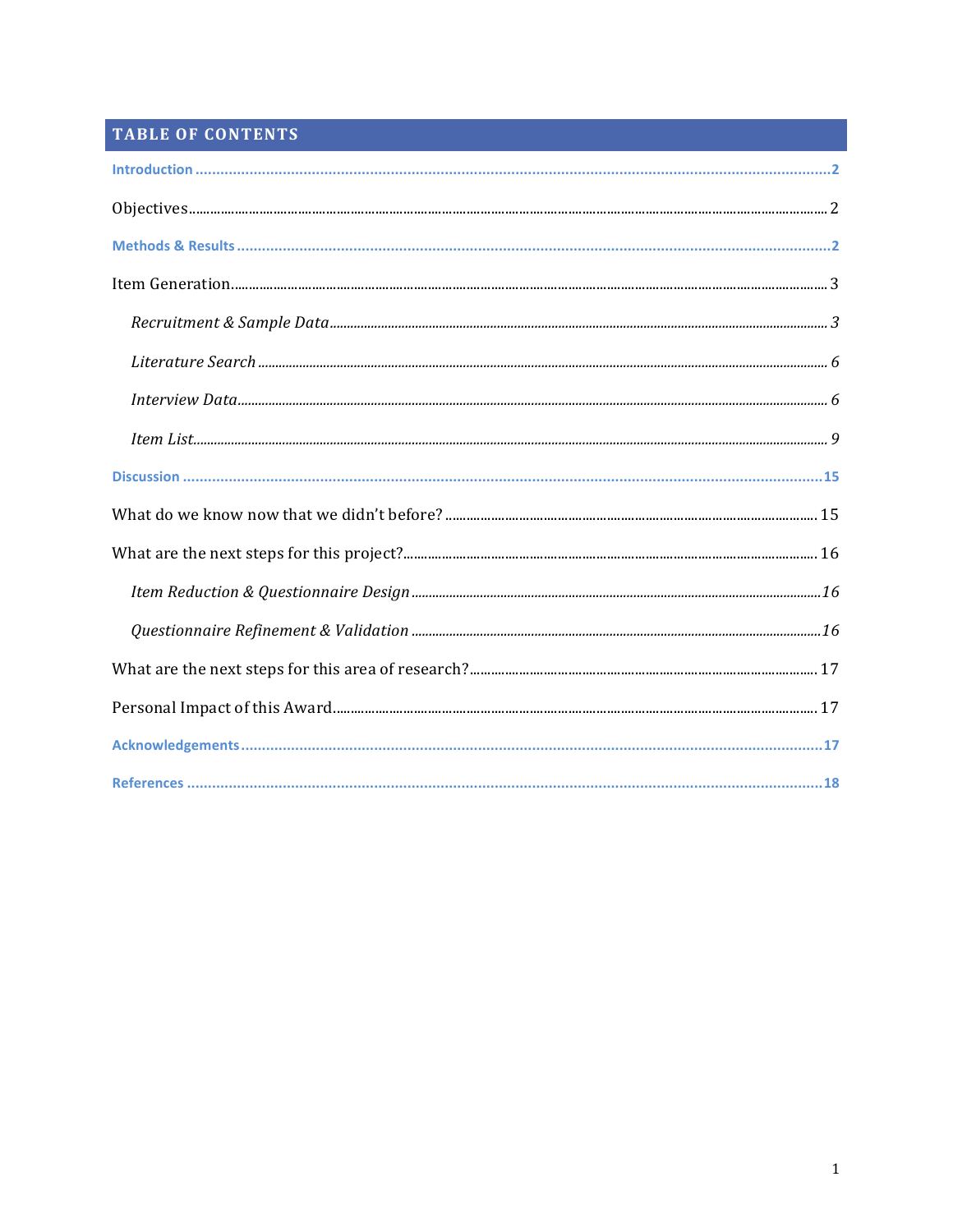#### **INTRODUCTION**

Difficulty with vision is the most common complaint of individuals with tumours in the pituitary region of the brain. These tumours often encroach on integral components of the visual pathway, and can cause a variety of vision-related symptoms through compression of the optic nerves and chiasm. Deficits from this phenomenon can include decreased visual acuity, diminished colour perception, visual field defects, and optic disc atrophy, among other sequelae.<sup>1,2</sup> Consequently, it is important to monitor visual function and assess vision-related quality of life in this patient population.

Presently, a combination of qualitative and quantitative methods are used to detect and monitor the effects of pituitary lesions on vision.<sup>3</sup> These include charts for visual acuity, tests of colour perception, visual field perimetry, fundoscopy of the optic disc, ocular coherence tomography, and the measurement of intraocular pressure. The current standard of care for visual function testing involves ophthalmologic methods that require expensive, specialized equipment and highly trained personnel to operate. Importantly, domains such as functionality in activities of daily living, mental health, ongoing role difficulties, and impact of vision on social interactions are not assessed by visual function tests, resulting in a need for qualitative and subjective tools of measurement that can assess the impact of visual changes on the illness experience of patients with pituitary tumours.

At this time, no vision-related quality-of-life (VR-QOL) metrics have been designed specifically for use in patients with tumours on or around the pituitary gland. For this reason, it is our hypothesis that current VR-QOL measures do not adequately investigate the unique issues that are faced by this patient population.

#### **OBJECTIVES**

The goal of this project is to develop a simple self-report questionnaire and assess its ability to reliably and accurately measure the effect of pituitary tumors on vision and vision-related quality-of-life, enhance clinical decision-making, and gauge patient responses to treatment over time.

#### **METHODS &&RESULTS**



#### FIGURE 1: TIMELINE OF PROJECT MILESTONES ACHIEVED FROM JUNE 2014 - AUGUST 2015.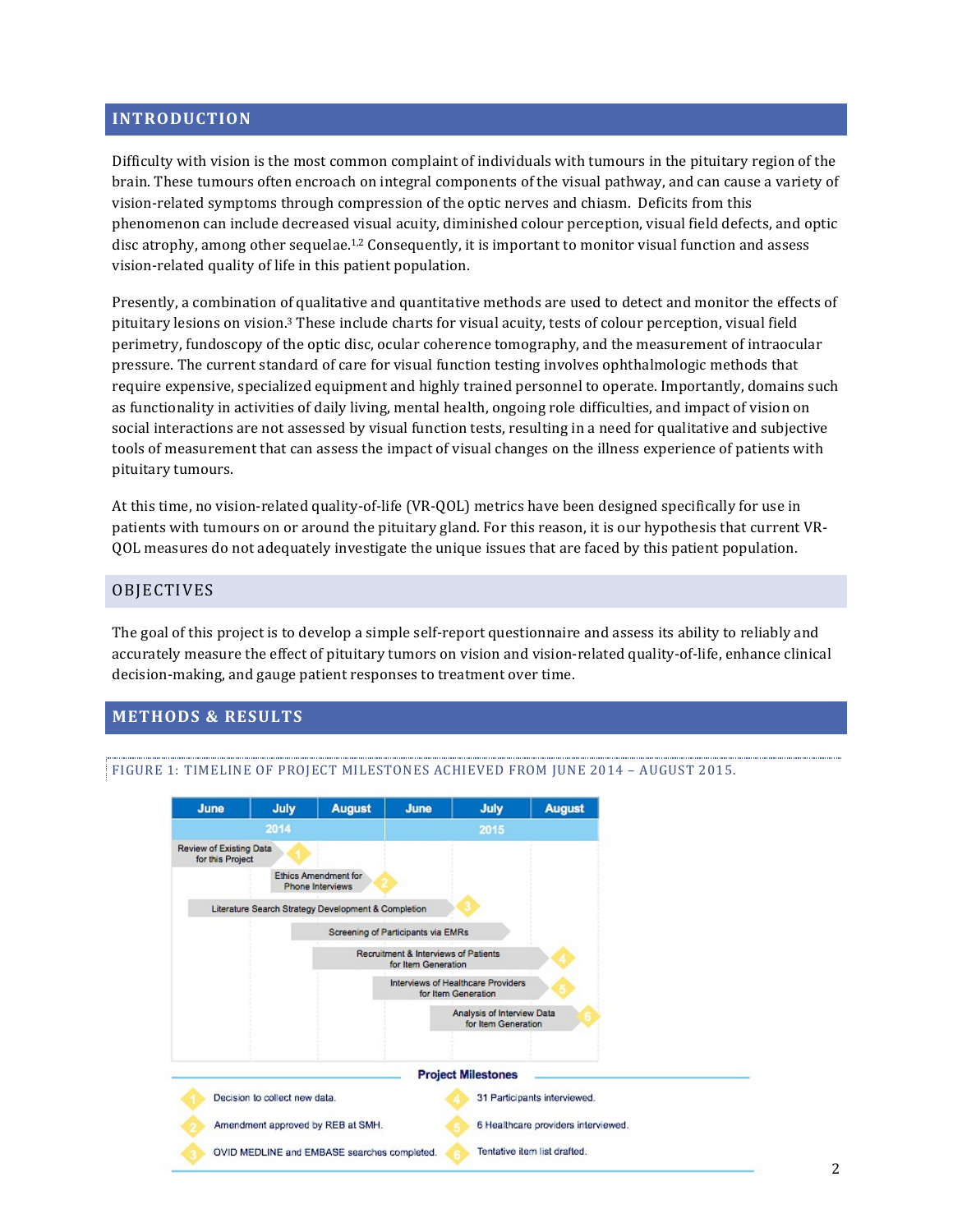#### ITEM!GENERATION

The item-generation phase of this study aimed to establish a comprehensive list of factors that contribute to VR-QOL in pituitary tumour patients. In order to do this, semi-structured interviews were carried out with pituitary tumour patients, along with open-ended interviews with healthcare providers who work closely with this patient population. In addition, a thorough literature search of VR-QOL in pituitary tumour patients was completed using multiple research databases (OVID MEDLINE, PSYCHINFO, EMBASE, CINAHL).

## RECRUITMENT & SAMPLE DATA

Pre- and post-operative participants were recruited for the item-generation phase of this project from July to August of 2014 and from June to August of 2015. Patient lists from the Neurosurgery, Pituitary, and Neuro-Ophthalmology Clinics were screened for inclusion/exclusion criteria using electronic medical records at St. Michael's Hospital, in addition to recommendations by the Primary Investigator (Dr. Michael D. Cusimano), who was actively involved in the identification of suitable candidates

- The study inclusion criteria are as follows:
- 1. Age 18+
- 2. Individuals with tumours on or around the pituitary gland
- 3. Physicians and nurses providing care to patients with tumours on or around the pituitary gland

The exclusion criteria are: 1. Inability to communicate in English

Eligible participants were then introduced to the Research Student by a member of the patient's circle of care in the clinic. After having an opportunity to review and ask questions about the research objectives and protocol, all patients interested in participating provided informed consent.

#### FIGURE 2: TOTAL RECRUITMENT NUMBERS FOR ITEM-GENERATION FROM JULY 2014 - AUGUST 2015.



Figure 2 outlines the number of patients involved in stages of Item-Generation for this project. Of the 35 participants recruited, 31 completed the semi-structured interview, while 5 were lost to follow up due to scheduling difficulties and/or lack of response to communication efforts. All 5 of the participants lost to follow-up had opted to have phone-interviews due to time constraints that limited their ability to remain at the clinic in-person after their medical appointments. Of the interviews that were completed, 24 were carried out in-person in the clinics, while 7 were conducted by phone. These numbers demonstrate that it is optimal to conduct interviews in-person at the time of recruitment, and that a greater degree of attrition occurs when interviews are delayed to a later date. A further breakdown of recruitment numbers per site is shown in Table 1.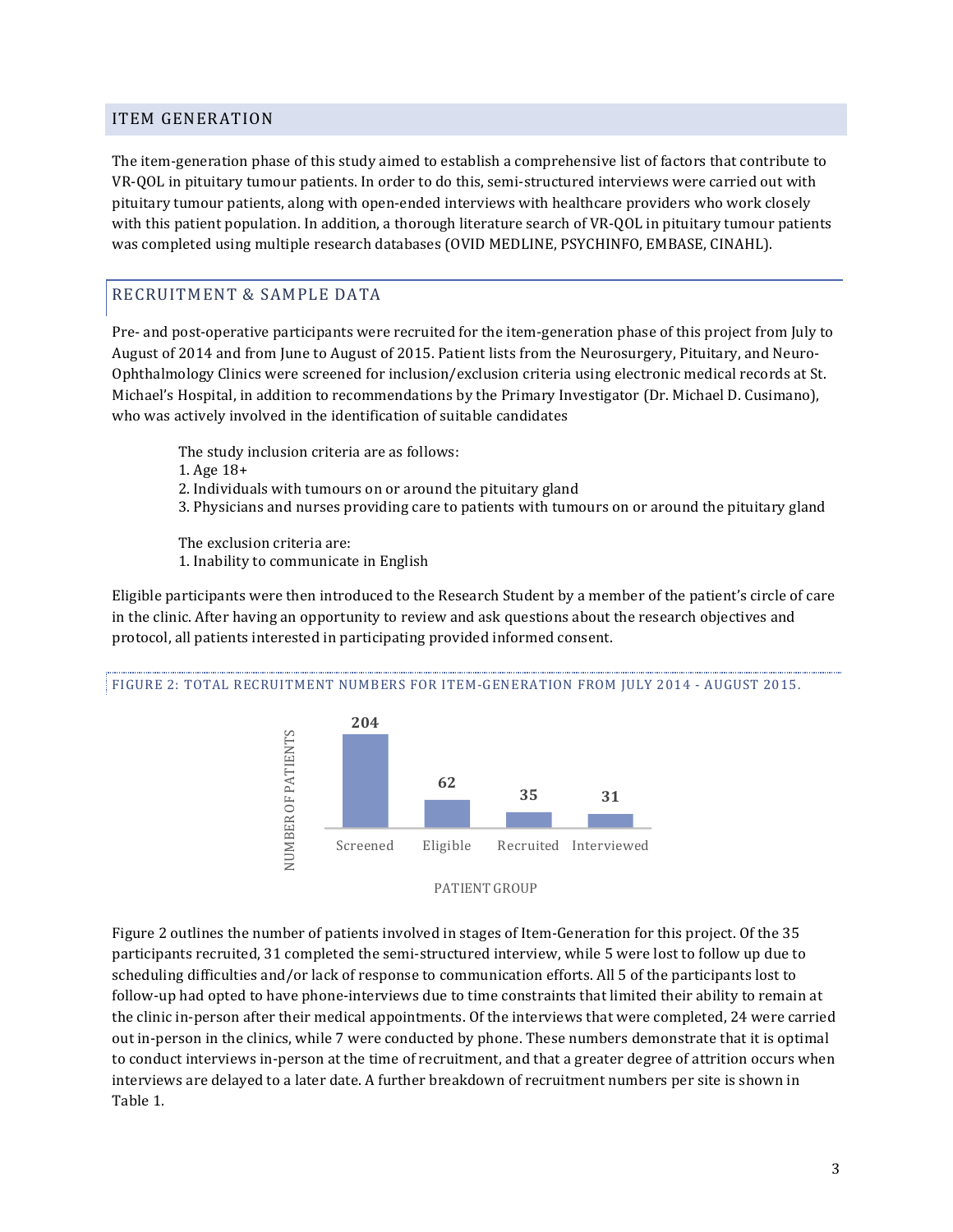#### TABLE 1: RECRUITMENT NUMBERS PER SITE FOR ITEM-GENERATION FROM JULY 2014 - AUGUST 2015.

| <b>Recruitment Site</b>                              | # Screened | # Eligible | # Recruited | # Interviewed |
|------------------------------------------------------|------------|------------|-------------|---------------|
| Neurosurgery Clinic<br>Neuro-Ophthalmology<br>Clinic | 100<br>67  | 11<br>26   | 9<br>17     | 15            |
| Pituitary Clinic                                     | 37         | 25         | q           |               |

#### FIGURE 3: PERCENTAGE OF ELIGIBLE PARTICIPANTS THAT COMPLETED THE SEMI-STRUCTURED INTERVIEW BY RECRUITMENT SITE.



As shown in Figure 3, there was a difference in the percentage of eligible participants that completed the semi-structured interview per recruitment site. This is noteworthy because many patients with pituitary tumours attend all three of these clinics on a regular basis, and it is often by chance that individuals are recruited from one clinic as opposed to another on any given day.

What this trend suggests is that the environment in certain clinics is more conducive to recruitment and testing compared to others. For example, the monthly Pituitary Clinics have very high numbers of eligible participants (since almost all patients attending these clinics have pituitary tumours and meet study inclusion criteria). However, because appointments are scheduled back-to-back, opportunities to recruit are often missed because participants generally prefer to be interviewed in-person after their appointments, and semistructured interviews take a fair amount of time to complete. Additionally, because multiple research studies are being carried out with this population at St. Michael's Hospital, patients are approached by numerous research personnel and are sometimes reluctant to participate in more than one project. This is partly why there is a large difference between the number of patients eligible  $(62)$  and the number recruited (35), as reported in Figure 2.

Conversely, the Neurosurgery and Neuro-Ophthalmology Clinics tend to have a variety of different patients scheduled throughout the day including individuals with skull-base tumours, traumatic brain injuries, hydrocephalus, aneurysms, or neurological disorders such as multiple sclerosis. Consequently, the appointments times of patients with pituitary tumours are spread out, allowing for interview completion without loss of recruitment opportunities. In addition, Neurosurgery Clinics occur once per week, and Neuro-Ophthalmology Clinics run 3-4 days per week allowing for more frequent recruitment, despite a decreased number of eligible patients per clinic compared to the Pituitary Clinic.

It is also imperative to note that not all eligible patients (based on study inclusion criteria) experienced visual symptoms as a result of their tumour. Consequently, patients without past or present visual dysfunction generally declined to participate in VR-QOL research, also contributing to the lower number of recruited patients.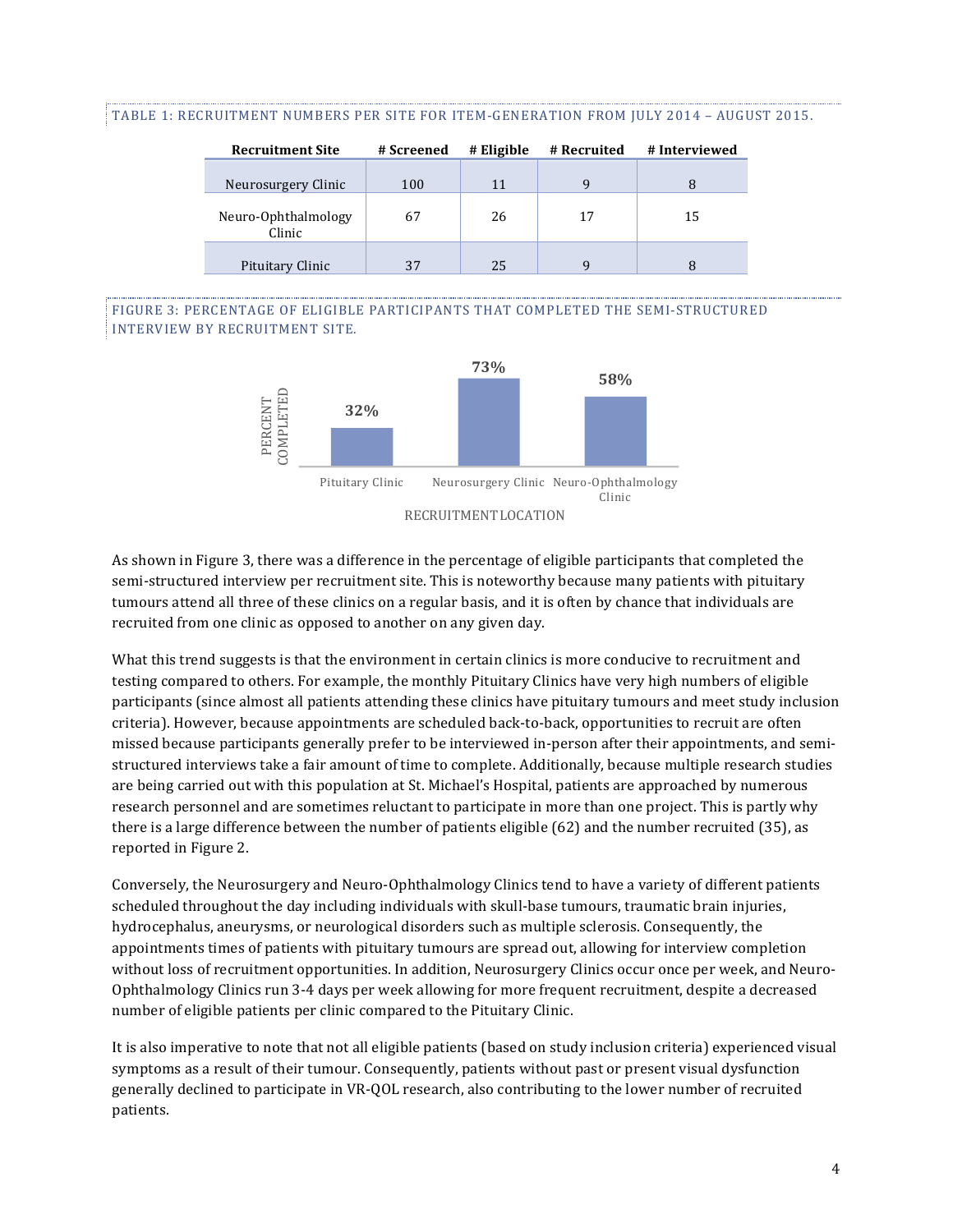Given the relatively small number of patients involved in the Item-Generation phase, sample characteristics can have a large influence the external validity of data collected through semi-structured interviews. While a comprehensive literature search can help to decrease sampling bias, it is important to be aware of demographic characteristics of the patient population interviewed.





Figure 4 shows the distribution of participants based on age and years of education. The average age of participants that completed semi-structured interviews was 51, with a standard deviation of 12.75 (range: 21-83). The average number of years of education of participants was 15, with a standard deviation of 2.11 (range: 8-20). It is important to note that as a group, our sample of was highly educated, and 71% of participants were employed at the time of their interview.

#### FIGURE 5: ETHNICITIES OF PARTICIPANTS THAT COMPLETED SEMI-STRUCTURED INTERVIEWS.



#### FIGURE 6: PERCENTAGE DISTRIBUTION OF PARTICPANTS IN REGIONS OF ONTARIO BASED ON CONTACT INFORMATION AREA CODES.



*Image\*modified\*from:\*http://www.cnac.ca/area\_code\_maps/southern\_ontario\_area\_code\_map\_lowres.pn*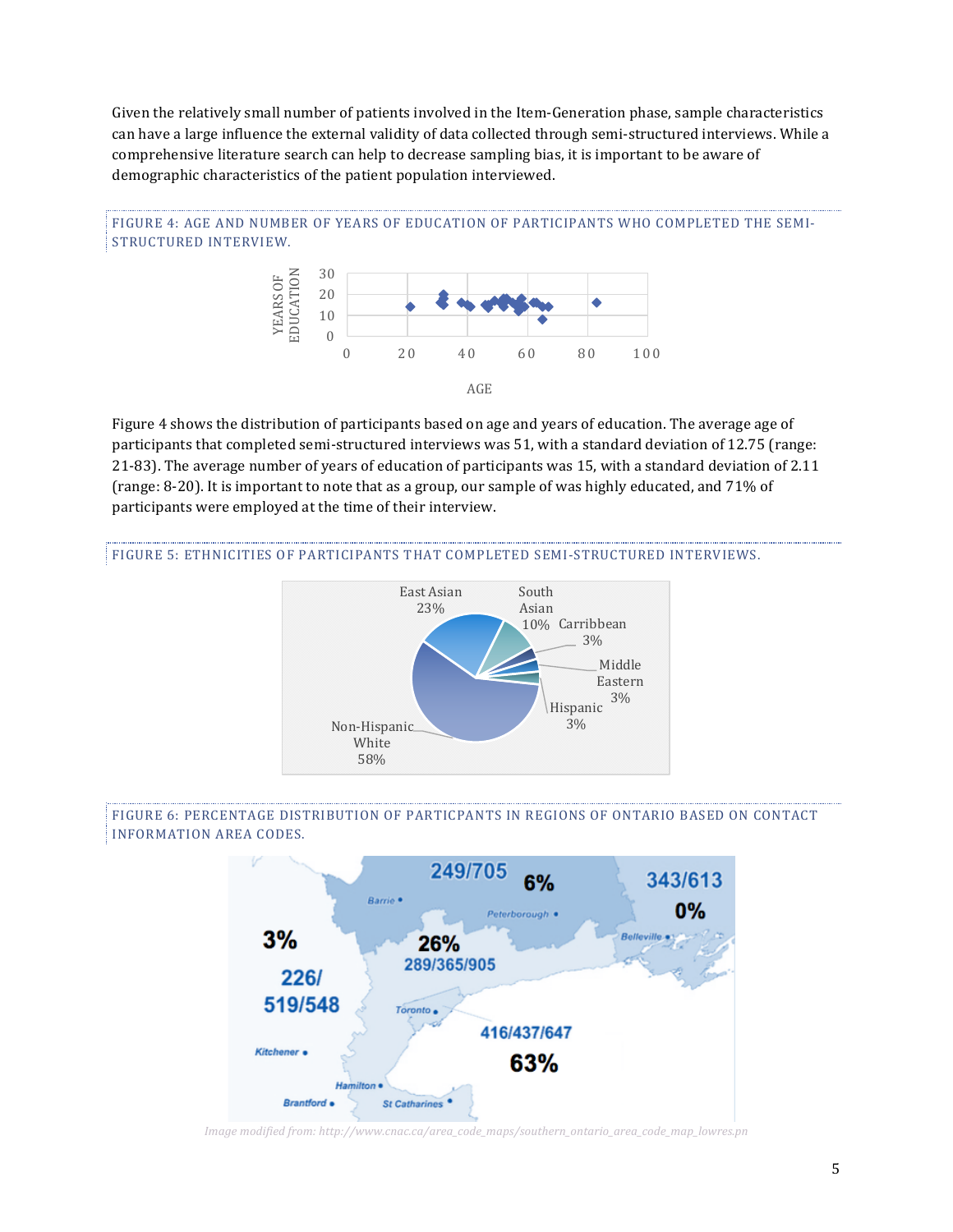# LITERATURE SEARCH

A search strategy was developed with the assistance of David Lightfoot, Information Specialist at the Health Sciences Library at St. Michael's Hospital. Thus far, literature searches have been completed using OVID MEDLINE and EMBASE, and are in progress for PSYCHINFO and CINAHL. The search of OVID MEDLINE yielded 90 articles related to visual symptoms of pituitary tumours and VR-QOL in this population, while the search of EMBASE yielded 459 articles. These results have been screened for relevance, and applicable articles are currently being reviewed for content that should be included in the item list.

# INTERVIEW!DATA

During the semi-structured interviews, patients were asked a series of 28 questions about their symptoms, diagnosis, surgery (if post-operative), other treatments, recovery, and overall experiences surrounding care. Specific questions were asked about the impact of the pituitary tumour on physical and mental health, as well as functionality in activities of daily living. Patients were also questioned about any challenges they faced in receiving health care, financial burdens due to vision-related care, and the emotional and social consequences of visual dysfunction.

On analysis of interview content, several key themes emerged. With regards to visual symptoms, 42% of patients reported increased photosensitivity to certain intensities of light. Most commonly, this phenomenon was experienced outdoors but in some cases also occurred indoors when patients were near televisions, cell phones, or computer screens, or in environments under fluorescent lighting. Some individuals felt that light sensitivity impaired their ability to work indoors in an office, go shopping at the mall, or engage in outdoor activities.

Another symptom that 23% of patients in our sample experienced was diplopia (double vision). The majority of patients who had diplopia felt that this was by far the most challenging visual symptom to cope with. In several of the cases, diplopia was also the symptom that alerted patients of an urgent health problem, and prompted them to seek medical attention leading to their diagnosis. In addition, 3% of patients experienced diplopia after treatment (surgery or radiation), with two patients reporting that the diplopia was the first symptom of tumour recurrence. At the time of the interview, most patients had stopped having double vision, however, the one patient who had constant diplopia appeared to be quite distraught during her interview, and a handful of other pre-operative patients reported that they were currently experiencing it sporadically in their daily life. The consequences of diplopia on functionality were huge, and often compromised patient independence by making it very difficult for individuals to drive, work, and read. One patient described his experience with diplopia as follows:

*"After\*the\*surgery\*I\*had\*some\*pretty\*severe\*[double\*vision].\*I\*mean\*so\*bad\*that\*they\*couldn't\* even put prisms in my glasses to correct it, it was just... terrible. One eye essentially looked almost\* up\* at\* 30\* degrees\* and\* the\* other\* eye looked\* straight\* forward.\* They\* were\* trying\* to\* correct it with prisms and they couldn't, so they said "you're just going to have to live with it" and I said "ok..."* but what I did was set targets up on the windows in the backyard of the *house and I worked on focusing and putting the two images together. I just worked, and worked, and\* worked, and\* worked.\* And\* nothing\* happened\* for\* about\* 6\* months.\* Absolutely\* nothing\* and\* then\* one\* day\* I\* was\* working\* and…\* the\* images\* came\* together! In\* a\* matter\* of\* about\*20\*seconds,\*the\*right\*eye\*just\*rotated\*down, and\*rotated\*down, and\*rotated\*down\*until\* the two images were in focus, and I had stereoscopic vision for the first time in 6 months. It was\*a\*very\*emotional\*kind\*of\*situation." – Participant\*033*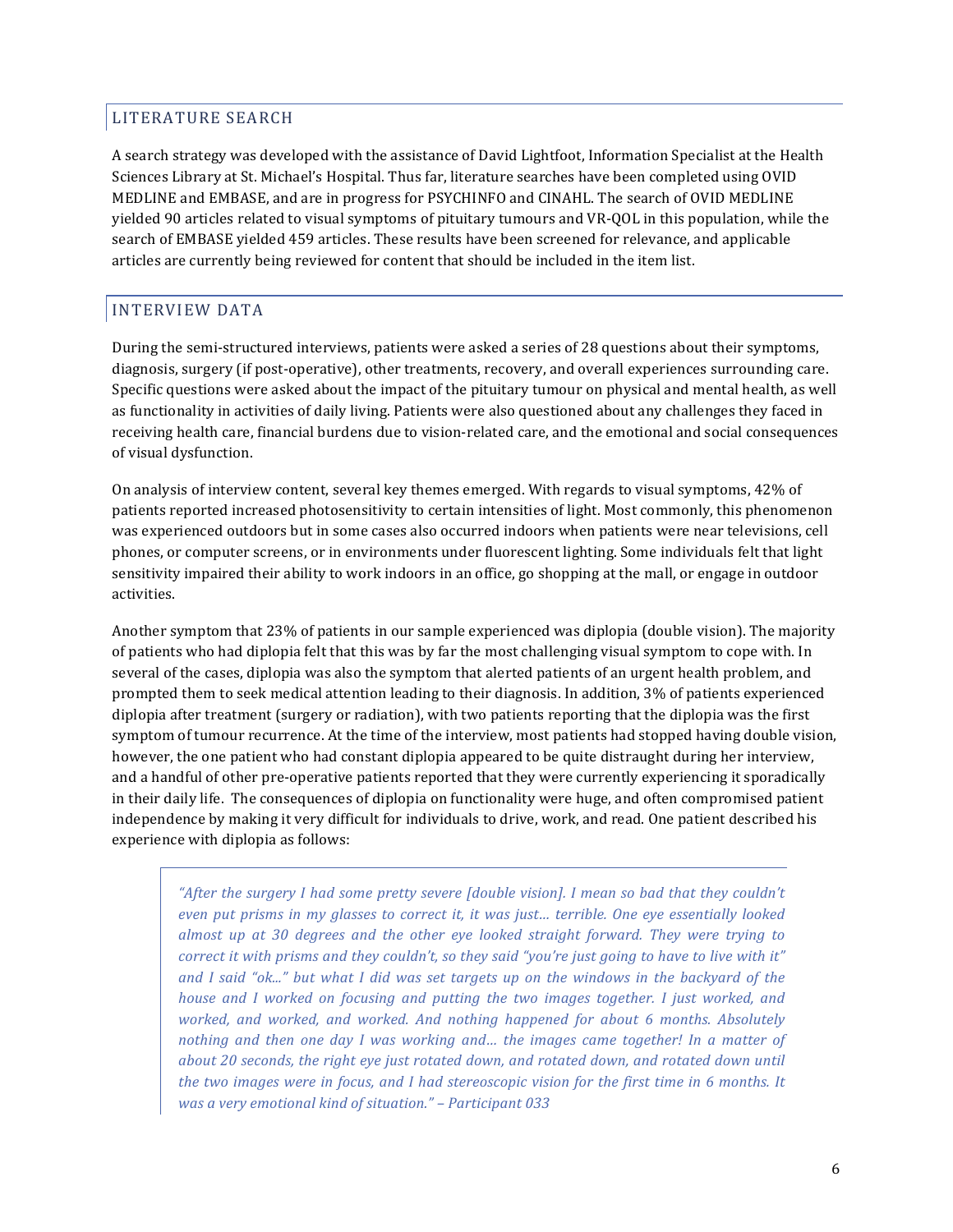Of the interviewed participants, 16% experienced colour vision abnormalities. While these changes were not felt to be as functionally damaging as other visual symptoms, one patient recounted her experience with colour vision prior to being diagnosed:

*"One\*[thing]\*that\*I\*noticed\*was\*that\*just\*looking at the\*[eye]\*chart\*isn't\*good\*enough\*because… my distance vision was deteriorating slowly, but what was deteriorating even more was that I couldn't focus close up ... and also the brightness. In hindsight I should've looked at colour charts\*and\*brightness\*to\*gauge.\*Because\*what\*really\*alerted\*me\*was that every\*week\*I\*go\*to\* church and every week I noticed it was getting dimmer... Something about brightness and colour.* Even in my right eye at the very end... I didn't have 20/20 anymore but I could still *read [the eye chart] to a certain level, and that didn't deteriorate very much. It was just the brightness\*and\*colour that were\*going.\*My\*reds\*weren't\*as\*red… you\*know?...\*I\*kept\*saying\*my\* eyes\*are\*getting\*dimmer\*and\*I\*can't\*see\*colours\*but\*I\*couldn't\*quantify\*that."\*– Participant\*017*

When asked about visual field defects, 31% of participants stated that they had deficits in this area at some point in time. The degree of visual field loss varied greatly, and consequently appeared to have an equally variable impact on quality-of-life for each patient. Several patients stated that the field loss affected their reading and driving abilities, and that they eventually stopped driving out of safety concerns. A number of patients noted an improvement in their visual fields post-operatively, but many had residual loss after treatment. One patient described the effect of visual field loss on his healthcare experience:

*"I* remember very well that [in] 2004, I went through all the [visual] testing, I passed all of them and I was almost at the door and I returned back to the chair and said "look something" *is really not… I cannot express it but something is wrong." Well, she hesitantly gave me ... a requisition\*for\*a\*visual\*field\*test.\*And\*from\*that\*visual\*field\*test\*the\*guy, straight from looking\* through the chart said "you have a pituitary adenoma." He showed me the textbook example,* actually the chart, and it was almost like a match. So I never went back to that *ophthalmologist because I did everything possible. I understand it's very hard to catch the* symptoms because I have a peripheral vision deficiency... [But] that's basically how. I begged *the\*visual\*field\*test\*and\*that's\*how\*that\*was\*discovered.\*And\*I\*would\*say as advice,\*if\*someone\* says he has these symptoms... [And] he cannot explain them, you take that seriously. Don't underestimate in your practice later because I couldn't tell specifically what's the problem, I* was expecting the expert to tell me back, but the expert cannot tell me if I cannot quantify it. *Compared to visual acuity which is easy to detect, this is hard to detect." – Participant 027* 

In addition, a large number of patients reported decreased visual acuity with near and distance vision, but many were unsure if this was related to aging rather than the pituitary tumour. Other, less common symptoms that patients reported included painful eyes  $(6%)$ , watering of eyes  $(10%)$ , complete or nearcomplete vision loss (10%), decreased night vision (23%), halos around lights (13%), altered depth perception (14%), blurry vision (13%) and ptosis (3%). Of these, complete vision loss, blurry vision, and ptosis appeared to be the most functionally impairing.

The influence of vision-related symptoms on mental health was explored in great detail, and many of the patients reported a specific fear of becoming blind due to their tumour. As well, 66% of participants stated that knowledge of the tumour in general had caused them to feel an overwhelming degree of stress and anxiety. When asked, "in what way has your diagnosis affected or influenced your general health?" one participant responded: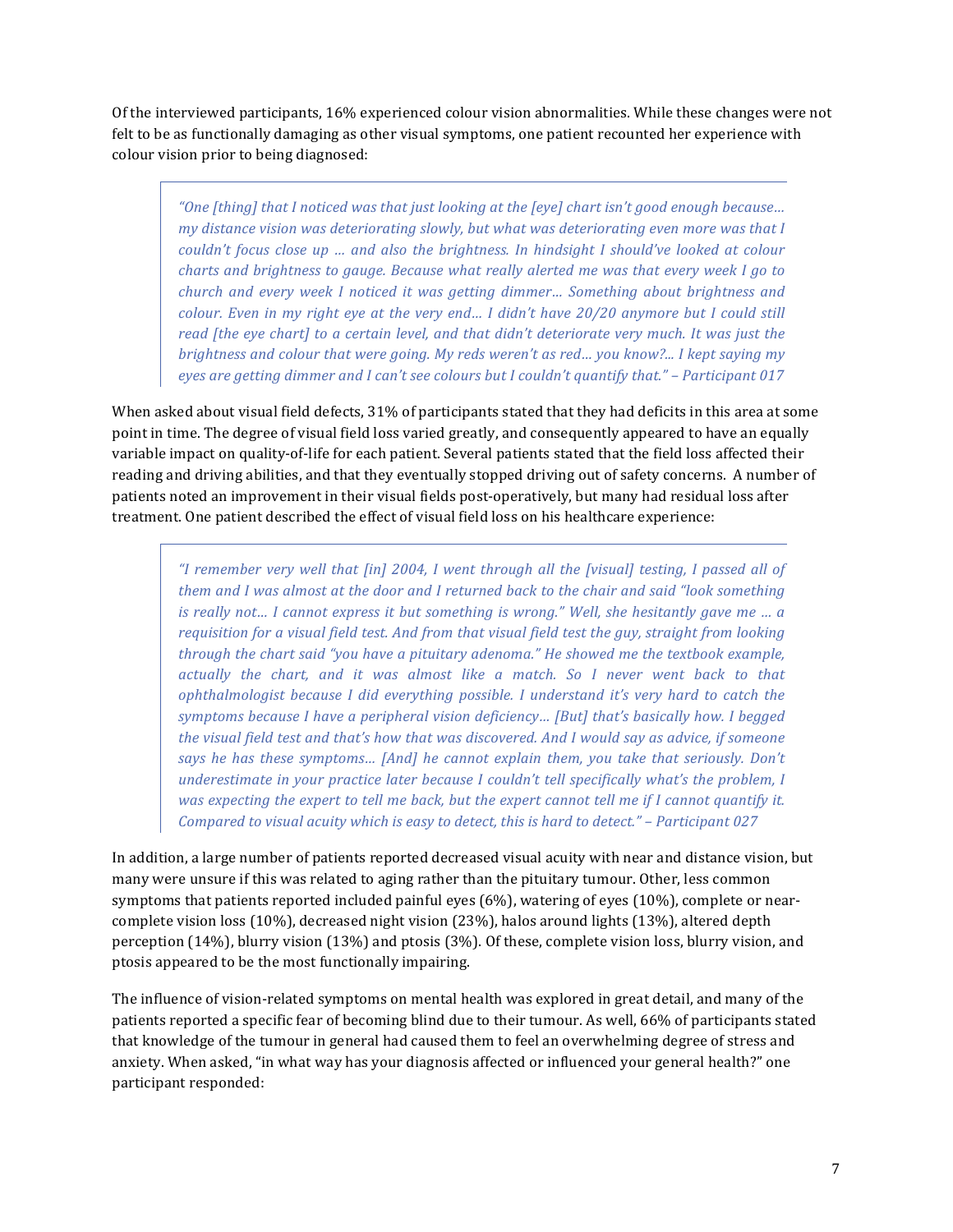*"Hugely,\*psychologically.\* It\*was\*a\*huge\*impact.\*The\*stress\*was\*unbelievable.\*Overall\* I\*would\* say\* that\* is\* a\* huge\* area\* of\* zero\* care…\* There\* are\* glossy\* pamphlets\* but\* nothing\* to\* really\* to\* actually\* help.\* Going\* through\* what\* I've\* gone\* through,\* that's\* my\* number\* one suggestion.\* Incorporate psychology into multidisciplinary teams for sure. I did have to ask... It wasn't brought\*forward…\*There\*was\*a\*buddy\*system,\*so\*eventually\*I\*did\*get\*a\*buddy\*who\*had\*gone\* through it and I could call them on my own. But they're not a professional... Who knows what* their\*backgrounds\*are? I\*was\*a\*little\*leery\*of\*that.\*They're\*not\*trained\*and\*you're\*at\*the\*mercy\* *of\*someone\*else's\*schedule."\* – Participant\*016*

A number of participants also reported that they were dealing with additional non-visual, tumour-related symptoms, particularly those with functional tumours that were secreting hormones. A patient with double vision and Cushing's Disease, when asked, "what kinds of challenges do you face with regards to your general health on a day-to-day basis?" replied:

*"Yes, it does stop me from doing daily tasks... I don't exercise as much as I'd like to. I don't have the strength to do these things. My garden work, I can't do, what I do normally, I can't go* jogging because my spine hurts. I'm starting to drive again now but driving is a real challenge *because\*I\*have\*to\*turn\*my\*head\*around\*[very] far to see.\*Anything\*related\*to\*driving,\*grocery\* shopping,\* doctor's\* appointments\* in\* the\* city,\* that\* kind\* of\* stuff. I\* can't\* work\* right\* now.\* So\** therefore you deal... Eventually it becomes very frustrating and very depressing because you *have to... learn to do different things from what you were doing before. So it's a big change.* And your interests and your drive... That goes together with depression I suppose. It's hard to *stay\*positive\*and\*cheerful."\*f Participant\*025*

Furthermore, some patients also had long-standing medical conditions that were entirely separate from the effects of the tumour. In discussing barriers to care, a few individuals spoke about the importance of the doctor-patient relationship, and one participant described the effect of having her symptoms validated by her healthcare provider:

*"Once\* I\* saw\* [Neurosurgeon's]\* team\* they\* right\* away\* said,\*you\*know,\*"jeez\* this\*is\* so\* classic," and\*they\*understood\*that\*I\*was\*losing\*my\*sight,\*its\*not\*something\*that … that\*is\*a\*figment\*of\* my imagination. For some reason the other doctors I've seen kept thinking it was a figment of my imagination or at least I felt that way! That's how they were treating me... Only when I* saw the ophthalmologist ... and when she saw me and got the diagnosis from the radiologist, *and referred me to [Neurosurgeon], I finally felt I was being heard and that an action was taken.\*So\*I\*was\*very\*happy\*with\*the\*responsiveness."\*– Participant\*017*

Ultimately, the semi-structured interviews provided a great deal of insight regarding factors that influence the quality-of-life of pituitary tumour patients. In addition to these interviews, 5 healthcare providers that work closely with pituitary tumour patients were asked about their perspective on enhancing quality-of-life in this population. The group of healthcare providers at St. Michael's Hospital included two neurosurgeons: Dr. Antonio Di Ieva, and Dr. Michael Meier, endocrinologist Dr. Jeanette Goguen, nurse practitioner Martine Andrews, and case manager Linda Lo.

One of the key themes that emerged from the healthcare provider interviews was the role of visual assessment in determining the need for, and urgency of surgery. Patients that are losing their vision become top priority, because conservation of vision is one of the essential outcomes of care.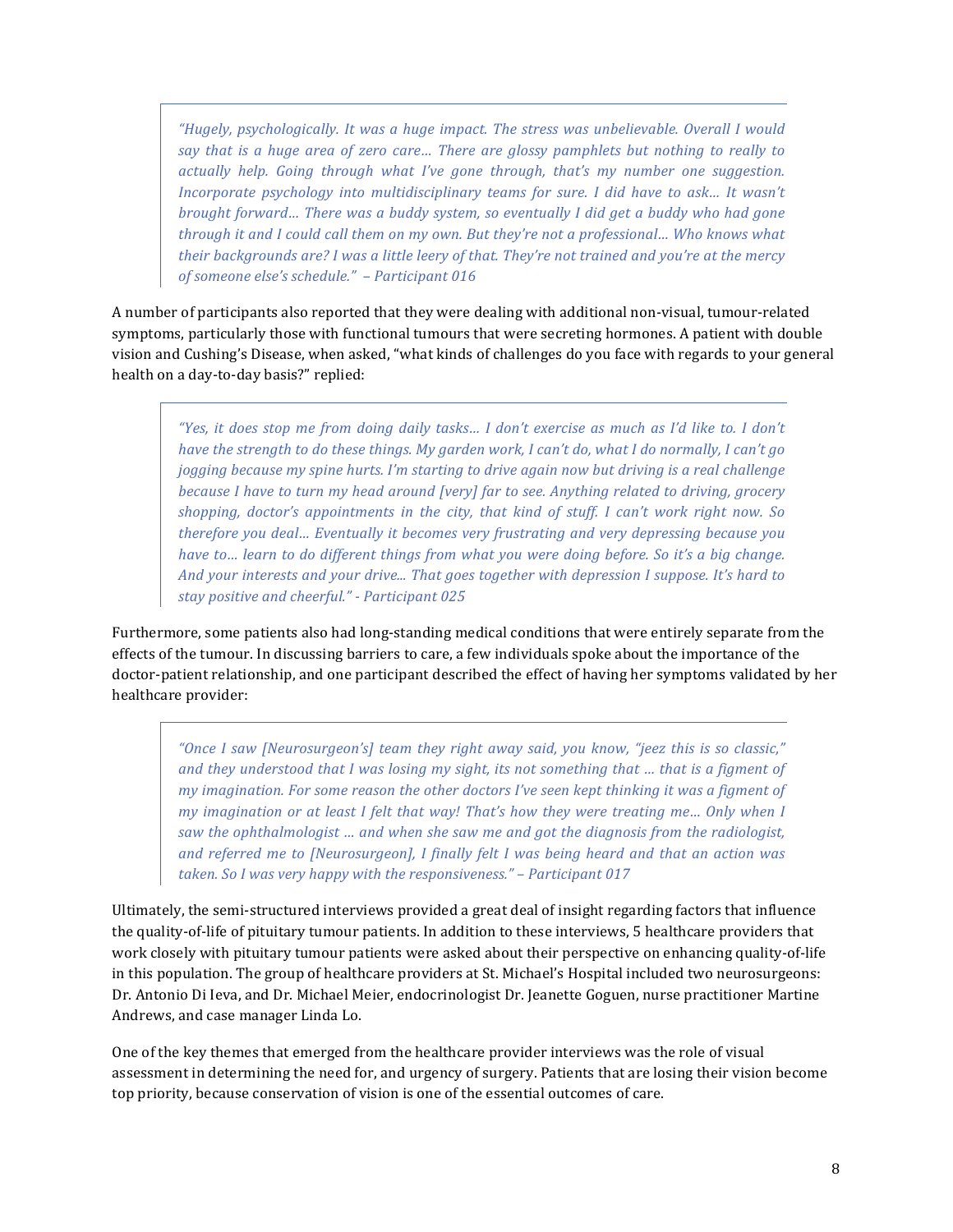One of the team members has also noticed that there is an "effect of hospitalization," in that patients tend to become more aware of their visual deficits while in hospital.

Another important topic was ensuring that patients are aware that they are looked after by a team, and that specific issues will be managed by different team members. Making sure that patients know who to call when they have problems, and following up with individuals post-operatively are key factors that can improve the care of pituitary tumour patients. Occupational therapists are also members of the team who can teach patients to cope with their vision loss and maintain as much independence as possible. Furthermore, in a team-based approach, all staff members are made aware of patients' visual impairments so that they may accommodate, and assist these individuals with tasks such as ambulation, since these patients are at increased risk of falls and injuries in hospital. Other small but important measures are also put in place to improve patient care, such as having staff members call out to patients and introduce themselves when entering the room, or explaining to patients where trays and other items are located in the room, and verifying that patients are able to access these items.

With regards to other important areas in vision-related quality of life, driving was identified as an important factor by health care providers because it correlated with patients' perceived independence and freedom. Another important tumour-related factor that can be quite important to mental health is the effect of the tumour and/or surgery on the appearance and self image of patients, an area that has not been widely assessed in quality-of-life questionnaires.

#### ITEM!LIST

Based on the content analysis of the interviews and the literature search findings, the following item list has been generated for the item reduction phase of the project. This list will be sent to 30 patients, who will rank the questions based on perceived importance and relevance to vision-related quality-of-life.

#### **Please rate each question from 1 to 5, based on how important you feel the question is** for understanding the vision-related quality of life of patients with pituitary tumours.

 $(1 = Not Important) 1 2 3 4 5 (5 = Very Important)$ 

| Demographic Information: |  |  |  |                                     |  |  |  |  |  |  |  |
|--------------------------|--|--|--|-------------------------------------|--|--|--|--|--|--|--|
|                          |  |  |  | $1 \t2 \t3 \t4 \t5 \tAge:$          |  |  |  |  |  |  |  |
|                          |  |  |  | 1 2 3 4 5 Sex:                      |  |  |  |  |  |  |  |
|                          |  |  |  | 1 2 3 4 5 Occupation: ____          |  |  |  |  |  |  |  |
|                          |  |  |  | Please select all that apply:       |  |  |  |  |  |  |  |
|                          |  |  |  | 1 2 3 4 5 Are you currently?        |  |  |  |  |  |  |  |
|                          |  |  |  | $\Box$ Employed                     |  |  |  |  |  |  |  |
|                          |  |  |  | $\Box$ Unemployed                   |  |  |  |  |  |  |  |
|                          |  |  |  | $\Box$ Unable to work due to health |  |  |  |  |  |  |  |
|                          |  |  |  | $\Box$ Retired                      |  |  |  |  |  |  |  |
|                          |  |  |  | $\Box$ Student or homemaker         |  |  |  |  |  |  |  |

#### 1 2 3 4 5 What is your total household income?

- $\Box$  Less than \$10,000
- $\Box$  \$10,000 to \$39,999
- $\Box$  \$40,000 to \$69,999
- $\Box$  \$100,000 to \$149,999
- $\square$  \$150,000 or more
- $\Box$  I prefer not to answer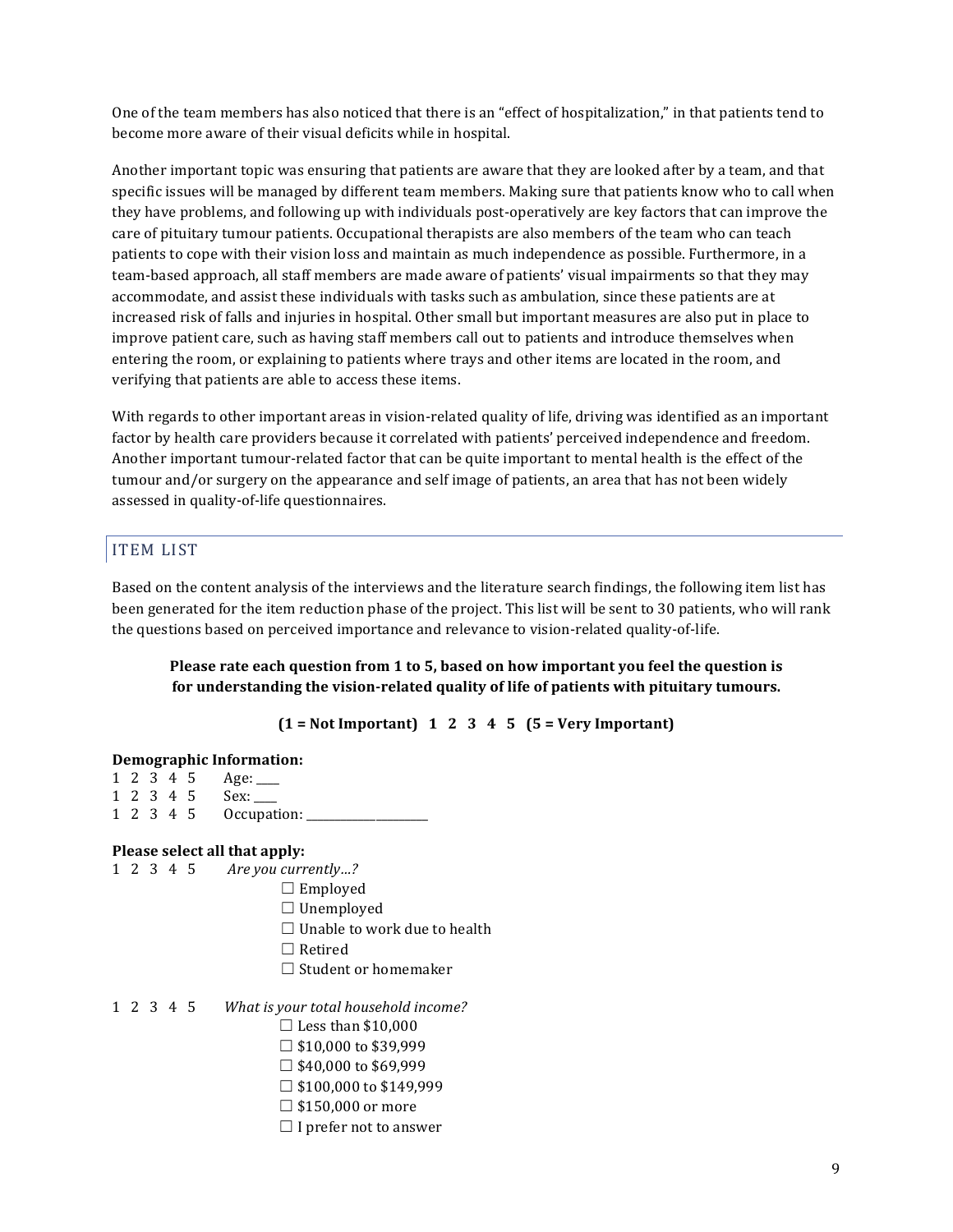- $1\ 2\ 3\ 4\ 5$ Please specify your race/ethnicity...
	- $\Box$  Indigenous or First Nations
	- $\Box$  Asian
	- □ Black or African Canadian
	- $\Box$  Non-Hispanic White
	- □ Hispanic, Latino or Spanish origin
- $1\ 2\ 3\ 4\ 5$ Do you currently have...?
	- $\Box$  Health coverage through OHIP or another provincial health care plan
	- $\Box$  Supplementary Health Insurance through an employer
	- $\Box$  No medical coverage or insurance
- $1\ 2\ 3\ 4\ 5$ Have you received any of the following for your tumour?
	- $\Box$  Surgery
	- $\Box$  Radiation therapy
	- $\Box$  Medical therapy (e.g. cabergoline, bromocriptine or octreotide)
- $1\ 2\ 3\ 4\ 5$ Was your diagnosis incidental (i.e. not due to any tumour-related symptoms)?
- $1\ 2\ 3\ 4\ 5$ Was your diagnosis a result of visual symptoms?

#### **Visual Symptoms:**

#### Light sensitivity:

|  | $1\ 2\ 3\ 4\ 5$ |                       | How often do you experience sensitivity to sunlight outdoors?                                              |
|--|-----------------|-----------------------|------------------------------------------------------------------------------------------------------------|
|  | 1 2 3 4 5       |                       | How often does your sun sensitivity prevent you from going out during the day?                             |
|  | 1 2 3 4 5       |                       | How often is your sun sensitivity resolved by wearing sunglasses?                                          |
|  | $1\ 2\ 3\ 4\ 5$ |                       | How often do you experience sensitivity to light when you are indoors?                                     |
|  | 1 2 3 4 5       |                       | How much difficulty do you have performing tasks in natural lighting?                                      |
|  | 1 2 3 4 5       |                       | How much difficulty do you have performing tasks in fluorescent lighting?                                  |
|  | 1 2 3 4 5       |                       | How often do you experience sensitivity to light from computer screens,<br>televisions or cellular phones? |
|  | 1 2 3 4 5       |                       | How much difficulty do you have working on a computer screen due to light<br>sensitivity?                  |
|  | 1 2 3 4 5       |                       | How long have you had light sensitivity for?                                                               |
|  |                 | <b>Double vision:</b> |                                                                                                            |
|  | 1 2 3 4 5       |                       | How often do you experience double vision?                                                                 |
|  | $1\ 2\ 3\ 4\ 5$ |                       | How much difficulty do you have performing daily tasks due to your double<br>vision?                       |
|  | 1 2 3 4 5       |                       | How much difficulty do you have reading because of your double vision?                                     |
|  | 1 2 3 4 5       |                       | How much difficulty do you have working on a computer because of your                                      |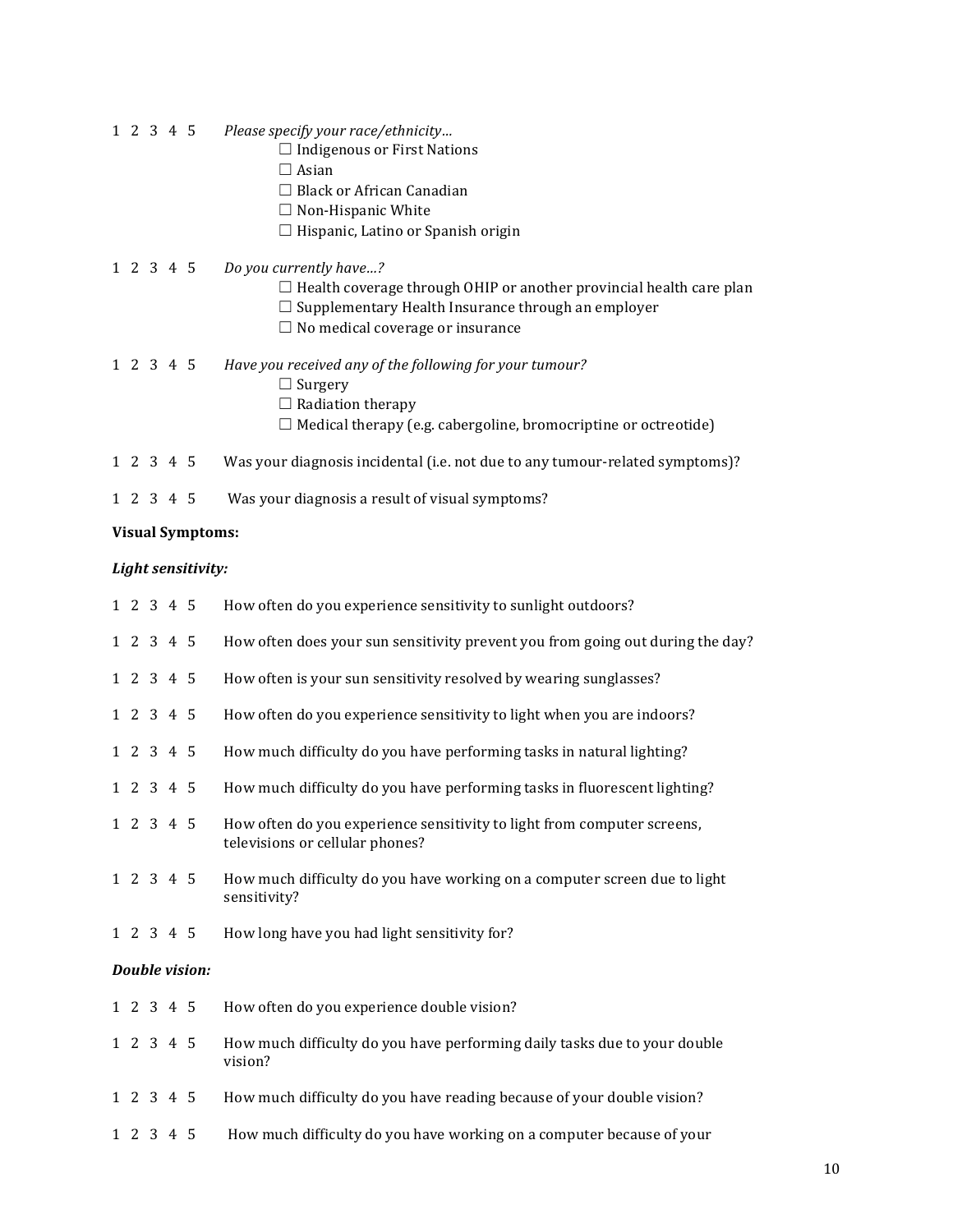double vision?

| 1 2 3 4 5 How often do you feel frustrated because of your double vision? |  |
|---------------------------------------------------------------------------|--|
|---------------------------------------------------------------------------|--|

#### *Colour vision:*

|  | 1 2 3 4 5           |                          | How often do you notice changes in your colour vision?                                                         |
|--|---------------------|--------------------------|----------------------------------------------------------------------------------------------------------------|
|  | 1 2 3 4 5           |                          | How often do you notice a difference between colour vision between your two<br>eyes?                           |
|  | 1 2 3 4 5           |                          | How often do you notice decreased brightness of your colour vision?                                            |
|  | 1 2 3 4 5           |                          | How would you describe your colour vision over the past month?                                                 |
|  | 1 2 3 4 5           |                          | How often do you notice that different colours are blending together?                                          |
|  | $1\ 2\ 3\ 4\ 5$     |                          | Do you have a pre-existing colour blindness or colour vision deficiency (i.e. red-<br>green colour blindness)? |
|  | <b>Vision Loss:</b> |                          |                                                                                                                |
|  | $1\ 2\ 3\ 4\ 5$     |                          | How often do you notice vision loss?                                                                           |
|  | 1 2 3 4 5           |                          | How much difficulty do you have completing tasks because of your vision loss?                                  |
|  | $1\ 2\ 3\ 4\ 5$     |                          | How would you describe your vision loss over the past month?                                                   |
|  | 1 2 3 4 5           |                          | How much difficulty do you have driving because of your vision?                                                |
|  | $1\ 2\ 3\ 4\ 5$     |                          | How often are things around you hidden from your sight?                                                        |
|  | 1 2 3 4 5           |                          | How much difficulty do you have reading because of your vision loss?                                           |
|  | 1 2 3 4 5           |                          | Do you need to move the newspaper or book around in order to read it?                                          |
|  |                     |                          | Pain in or around eyes:                                                                                        |
|  | 1 2 3 4 5           |                          | How often do you feel pain in or around your eyes?                                                             |
|  | 1 2 3 4 5           |                          | How much difficulty do you have falling asleep, or staying asleep because of<br>pain in or around your eyes?   |
|  |                     | 1 2 3 4 5                | How much difficulty do you have completing tasks because of pain in or around<br>your eyes?                    |
|  |                     | <b>Watering of eyes:</b> |                                                                                                                |
|  | 1 2 3 4 5           |                          | How often do you experience watering of your eyes?                                                             |
|  | 1 2 3 4 5           |                          | How often does the eye watering bother you?                                                                    |
|  | 1 2 3 4 5           |                          | Is the watering associated with pain, irritation or redness of your eyes?                                      |

#### **Distortion of vision?**

1 2 3 4 5 How often do you experience distortion of your vision?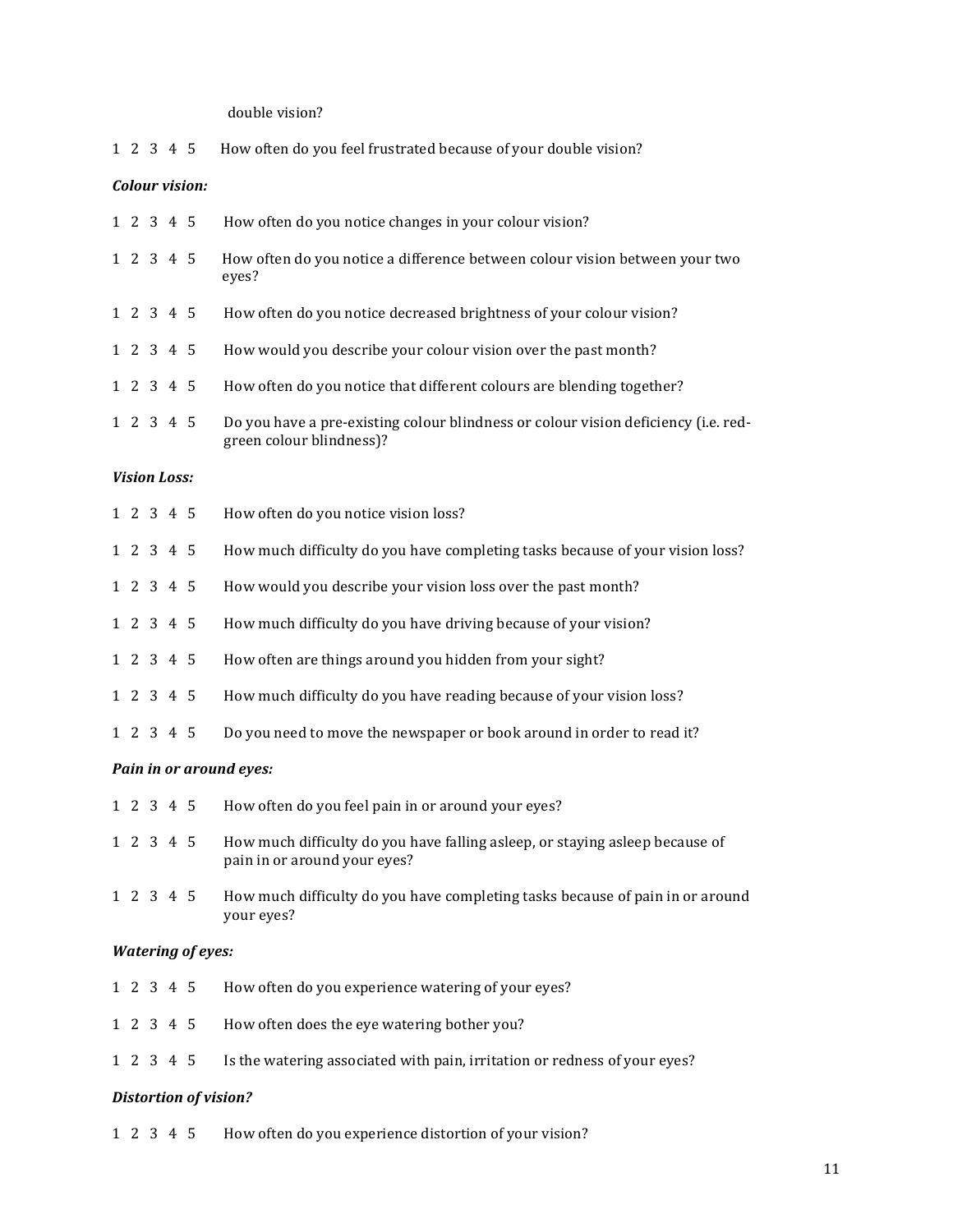- 1 2 3 4 5 How much difficulty do you have performing tasks due to the distortion of your vision?
- 1 2 3 4 5 How often does distortion of vision bother you?

#### **Sudden or worsening loss of vision:**

- 1 2 3 4 5 Please check all that apply:
	- $\Box$  I have had sudden loss of vision in one eye
	- $\Box$  I have had sudden loss of vision in both eyes
	- $\Box$  I have had progressive loss of vision in one eye
	- $\Box$  I have had progressive loss of vision in both eyes

#### *Near&and&Distance&Vision:*

|                     |  | 1 2 3 4 5 | How much difficulty do you have seeing close up?                                                                                                                                                                     |
|---------------------|--|-----------|----------------------------------------------------------------------------------------------------------------------------------------------------------------------------------------------------------------------|
| 1 2 3 4 5           |  |           | How much difficulty do you have reading books or the newspaper because of<br>your near vision?                                                                                                                       |
| $1 \t2 \t3 \t4 \t5$ |  |           | How would you describe your near vision over the past month?                                                                                                                                                         |
| 1 2 3 4 5           |  |           | How much difficulty do you have seeing far away?                                                                                                                                                                     |
| 1 2 3 4 5           |  |           | How much difficulty do you have reading signs far away due to your vision?                                                                                                                                           |
| 1 2 3 4 5           |  |           | How would you describe your distance vision over the past month?                                                                                                                                                     |
| 1 2 3 4 5           |  |           | Check all that may apply:<br>$\Box$ I feel my near vision has changed because of the tumor<br>$\Box$ I feel my near vision has changed due to aging<br>$\Box$ I feel my near vision has changed due to another cause |

- $\Box$  I feel my distance vision has changed because of the tumour
- $\Box$  I feel my distance vision has changed because of aging
- $\Box$  I feel my distance vision has changed due to another cause

#### *Decreased night/low-light vision?*

|  | 1 2 3 4 5 | How would you describe your low-light vision over the past month?                              |
|--|-----------|------------------------------------------------------------------------------------------------|
|  | 1 2 3 4 5 | How much difficulty do you have performing tasks at night due to decreased<br>night vision?    |
|  | 1 2 3 4 5 | How much difficulty do you have driving at night due to decreased night vision?                |
|  | 1 2 3 4 5 | How much difficulty do you have seeing signs on the road when driving at night?                |
|  | 1 2 3 4 5 | How much difficulty do you have driving in poor weather due to decreased low-<br>light vision? |
|  | 1 2 3 4 5 | Check all that apply:<br>$\Box$ I feel nervous driving at night because of my vision           |

 $\Box$  I have stopped driving at night because of my vision

#### **Halos around lights/glare:**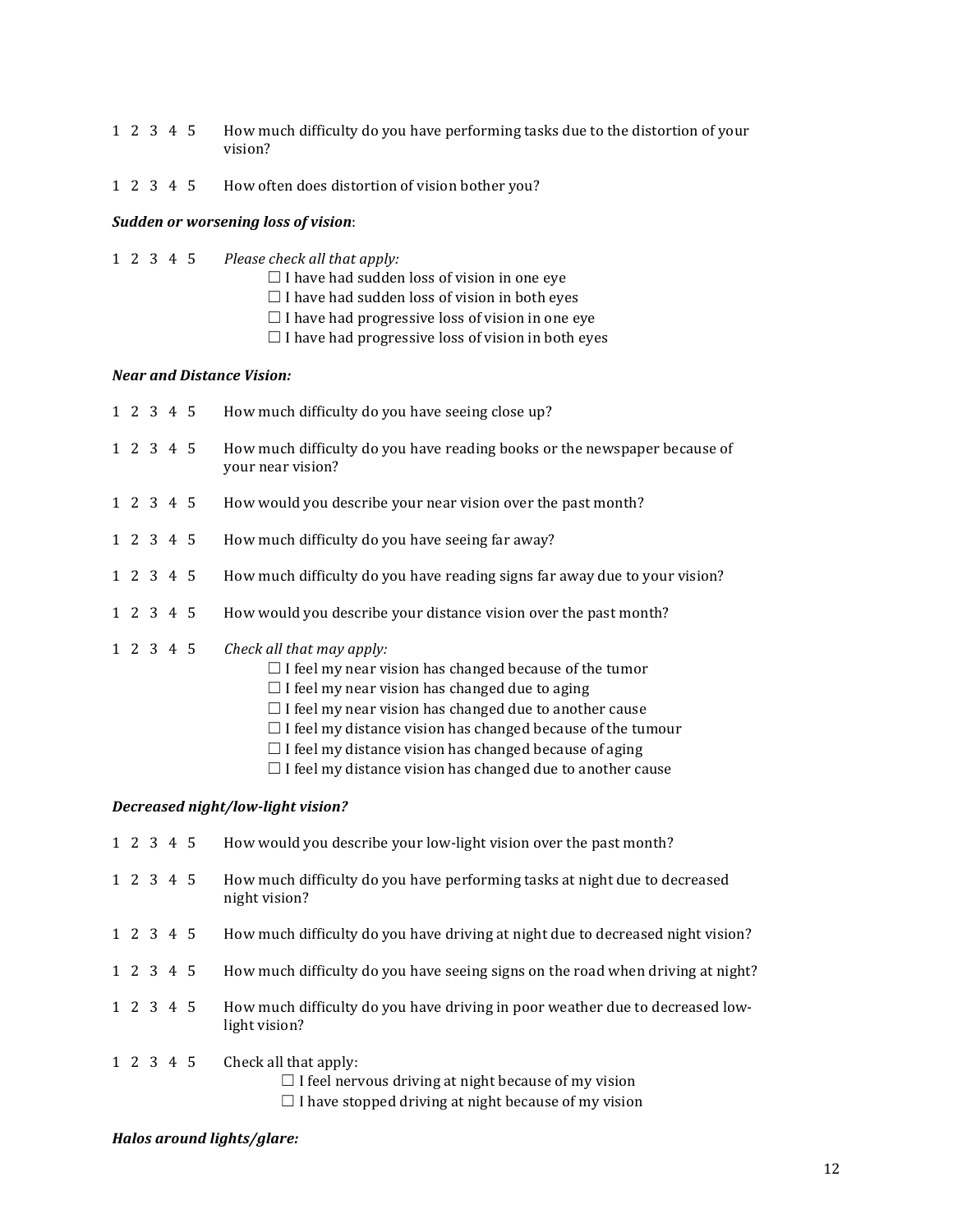| 1 2 3 4 5       |  |                          | How often do you see halos around light sources at night?                                               |
|-----------------|--|--------------------------|---------------------------------------------------------------------------------------------------------|
| 1 2 3 4 5       |  |                          | How often do you experience light sensitivity at night?                                                 |
| 1 2 3 4 5       |  |                          | How much difficulty do you have driving due to halos at night?                                          |
| 1 2 3 4 5       |  |                          | How much difficulty do you have using computers or cellular phones due to<br>halos at night?            |
| 1 2 3 4 5       |  |                          | How much difficulty do you have completing tasks during the day due to glare<br>from sunlight?          |
|                 |  | <b>Depth perception?</b> |                                                                                                         |
| $1\ 2\ 3\ 4\ 5$ |  |                          | How much difficulty do you have figuring out where objects are in the space in<br>front of you?         |
| 1 2 3 4 5       |  |                          | How much difficulty do you have reaching out to grab an object due to your<br>vision? (i.e. a doorknob) |
| 1 2 3 4 5       |  |                          | How much difficulty do you have with tasks that require hand-eye coordination?<br>(i.e. playing tennis) |
| 1 2 3 4 5       |  |                          | How much difficulty do you have parking a car due to altered depth perception?                          |
|                 |  |                          | <b>Sensation around eyes?</b>                                                                           |
| 1 2 3 4 5       |  |                          | How often do you feel numbness or tingling in or around your eye?                                       |
| 1 2 3 4 5       |  |                          | How often do you feel numbness or tingling around your cheeks?                                          |
|                 |  | <b>Blurry vision:</b>    |                                                                                                         |
| 1 2 3 4 5       |  |                          | How often do you experience blurry vision?                                                              |
| 1 2 3 4 5       |  |                          | How much difficulty do you have completing tasks because of blurry vision?                              |
| 1 2 3 4 5       |  |                          | How often do you experience blurry vision after physical activity?                                      |
| 1 2 3 4 5       |  |                          | How often do you experience blurry vision after reading small print?                                    |
|                 |  | <b>Drooping Eye-Lid:</b> |                                                                                                         |
| 1 2 3 4 5       |  |                          | How often do you feel your eyelid is drooping?                                                          |
| 1 2 3 4 5       |  |                          | How much difficulty do you have performing tasks because of a drooping<br>eyelid?                       |
| 1 2 3 4 5       |  |                          | How much are you bothered by a drooping eyelid?                                                         |
| Other:          |  |                          |                                                                                                         |
| 1 2 3 4 5       |  |                          | How often do you see a bright light when you close your eyes in a dark room?                            |

1 2 3 4 5 How often do you feel one or both of your eyes are bulging forward?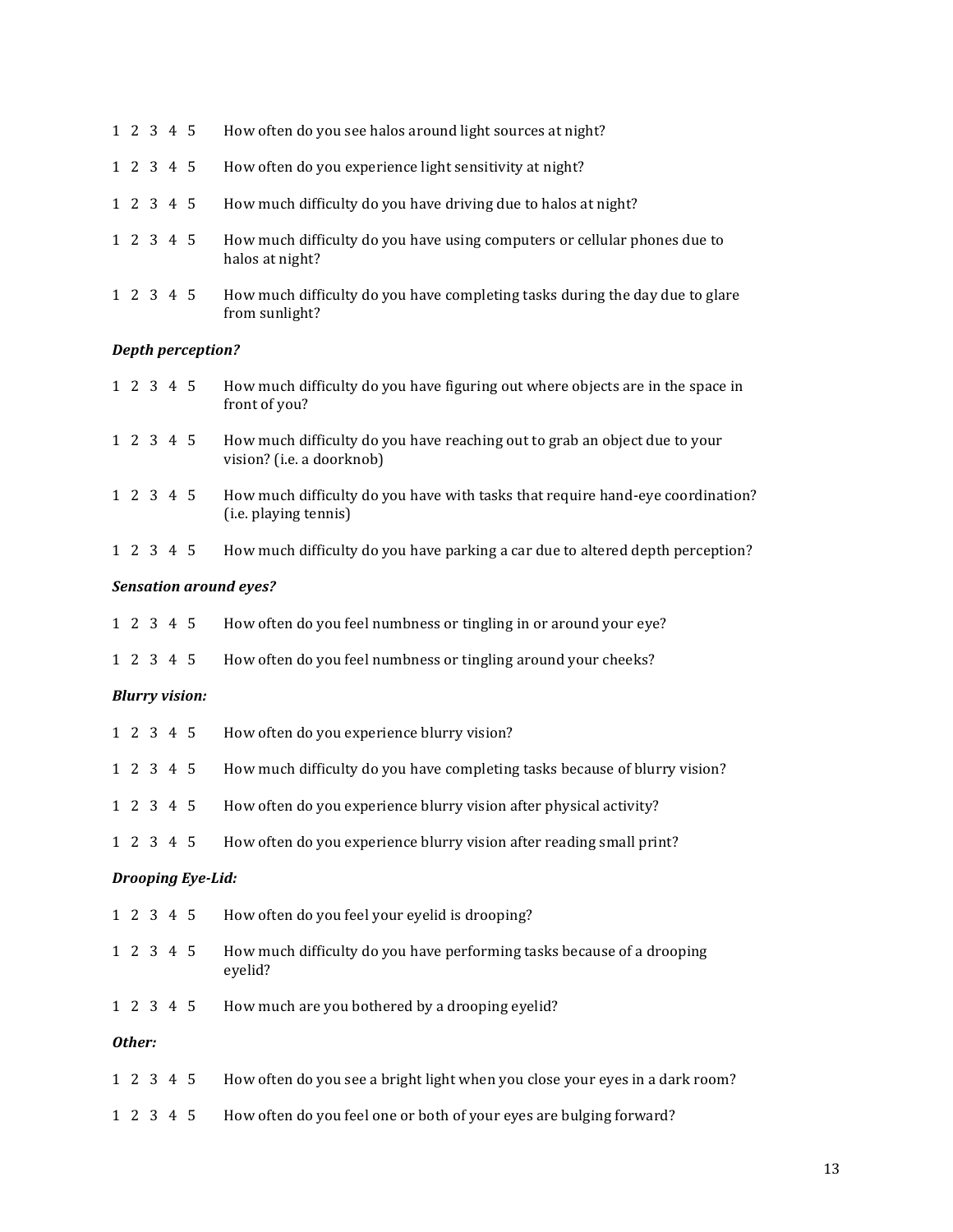| 1 2 3 4 5       |  |                          | How often do you feel one or both of your eyes are protruding or bulging more<br>than usual?             |
|-----------------|--|--------------------------|----------------------------------------------------------------------------------------------------------|
| General:        |  |                          |                                                                                                          |
| 1 2 3 4 5       |  |                          | How often do you have difficulty characterizing what is wrong with your vision?                          |
|                 |  |                          | <b>Mental Health/Emotional Impact:</b>                                                                   |
| 1 2 3 4 5       |  |                          | How often do you worry about your vision?                                                                |
| $1\ 2\ 3\ 4\ 5$ |  |                          | How often do you worry about losing your vision?                                                         |
| 1 2 3 4 5       |  |                          | Are you afraid that you will lose your sight?                                                            |
| 1 2 3 4 5       |  |                          | Do you worry about what will happen to you if you lose your vision?                                      |
| 1 2 3 4 5       |  |                          | How often do you worry that your vision changes are permanent?                                           |
| $1\ 2\ 3\ 4\ 5$ |  |                          | How often do you feel frustrated because of your vision?                                                 |
| $1\ 2\ 3\ 4\ 5$ |  |                          | How often do you feel tired because of your vision?                                                      |
| $1\ 2\ 3\ 4\ 5$ |  |                          | Do you worry that your vision will become worse with age?                                                |
| $1\ 2\ 3\ 4\ 5$ |  |                          | How often do you feel sadness and anxiety because of your tumour?                                        |
| $1\ 2\ 3\ 4\ 5$ |  |                          | How often do you feel anger or frustration because of your tumour?                                       |
| $1\ 2\ 3\ 4\ 5$ |  |                          | How often do you worry about your future because of your tumour?                                         |
| $1\ 2\ 3\ 4\ 5$ |  |                          | Do you feel hopeful about the future?                                                                    |
| $1\ 2\ 3\ 4\ 5$ |  |                          | How often do you feel frustrated about your driving abilities due to your vision?                        |
| 1 2 3 4 5       |  |                          | How often do you feel something is wrong with your vision?                                               |
| 1 2 3 4 5       |  |                          | How often do you worry about your appearance because of your tumour?                                     |
| 1 2 3 4 5       |  |                          | How often do you worry about your appearance because of treatment for your tumour?                       |
| 1 2 3 4 5       |  |                          | How often do you feel embarrassed or self conscious about your behavior because of visual<br>impairment? |
|                 |  | <b>Barriers to care:</b> |                                                                                                          |
| 1 2 3 4 5       |  |                          | How often do you have difficulty receiving care for your visual symptoms?                                |
| 1 2 3 4 5       |  |                          | How often do you have difficulty receiving care for your tumour?                                         |
| 1 2 3 4 5       |  |                          | How often do you have financial barriers to receiving care for your visual<br>symptoms?                  |
| 1 2 3 4 5       |  |                          | How often do you your finances prevent you from receiving care for your                                  |

1 2 3 4 5 How often does your relationship with your doctor affect your quality of care?

tumour?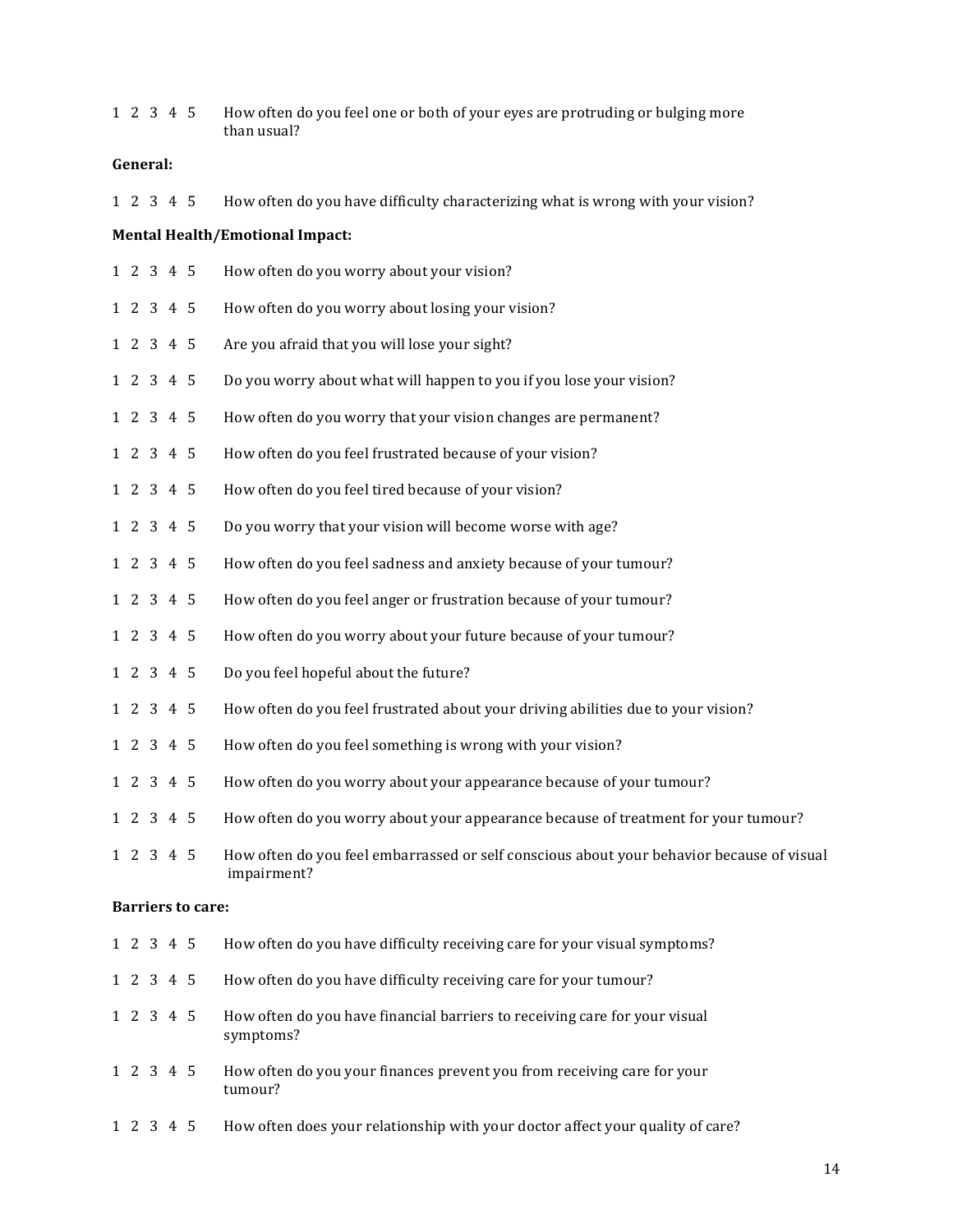| 1 2 3 4 5       |  |                        | How often does your geographical location limit your access to health care?                                                   |
|-----------------|--|------------------------|-------------------------------------------------------------------------------------------------------------------------------|
| 1 2 3 4 5       |  |                        | How supported do you feel by your healthcare team with regards to your vision?                                                |
| 1 2 3 4 5       |  |                        | How supported do you feel by your healthcare team with regards to your general health?                                        |
|                 |  | <b>General health:</b> |                                                                                                                               |
| $1\ 2\ 3\ 4\ 5$ |  |                        | How often is your general health affected your visual symptoms?                                                               |
| 1 2 3 4 5       |  |                        | How often is your general health affected by your tumour?                                                                     |
| 1 2 3 4 5       |  |                        | How often is your general health affected by medical conditions other than your<br>tumour?                                    |
|                 |  |                        | Activities of Daily Living/Vision-Related Functional Impairment:                                                              |
| 1 2 3 4 5       |  |                        | How often does your vision affect your ability to dress, eat, go to the washroom,<br>brush your teeth, dress, or shower?      |
| 1 2 3 4 5       |  |                        | To what degree does your vision impair your ability to dress, eat, go to the<br>washroom, brush your teeth, dress, or shower? |
| 1 2 3 4 5       |  |                        | How often does your visual symptoms affect your ability to manage your<br>finances?                                           |
| 1 2 3 4 5       |  |                        | How often do your visual symptoms affect your ability to drive?                                                               |
| 1 2 3 4 5       |  |                        | How often does your vision affect your ability to take public transportation?                                                 |
| 1 2 3 4 5       |  |                        | How often does your vision affect your ability to manage your medications?                                                    |
| 1 2 3 4 5       |  |                        | How often does your vision affect your ability to do your job or daily tasks?                                                 |
|                 |  |                        | <b>Support Network:</b>                                                                                                       |
| 1 2 3 4 5       |  |                        | How strong is your support network?                                                                                           |
| 1 2 3 4 5       |  |                        | How much support do you receive from others?                                                                                  |

# **DISCUSSION**

# WHAT DO WE KNOW NOW THAT WE DIDN'T BEFORE?

1 2 3 4 5 Do you ever worry that you rely too much on others?

Through the data collected from semi-structured interviews, we have gained a great deal of insight into the world of pituitary tumour patients. We have learned more about the wide range of symptoms patients experience leading up to their diagnosis and the struggles that individuals face in receiving care. For some patients, having their visual symptoms validated and taken seriously is a major factor in vision-related quality of life. Several patients advocated for themselves, in order to have various investigations done for their symptoms. One patient even felt the need to drive to the United States to pay and have a CT scan done. These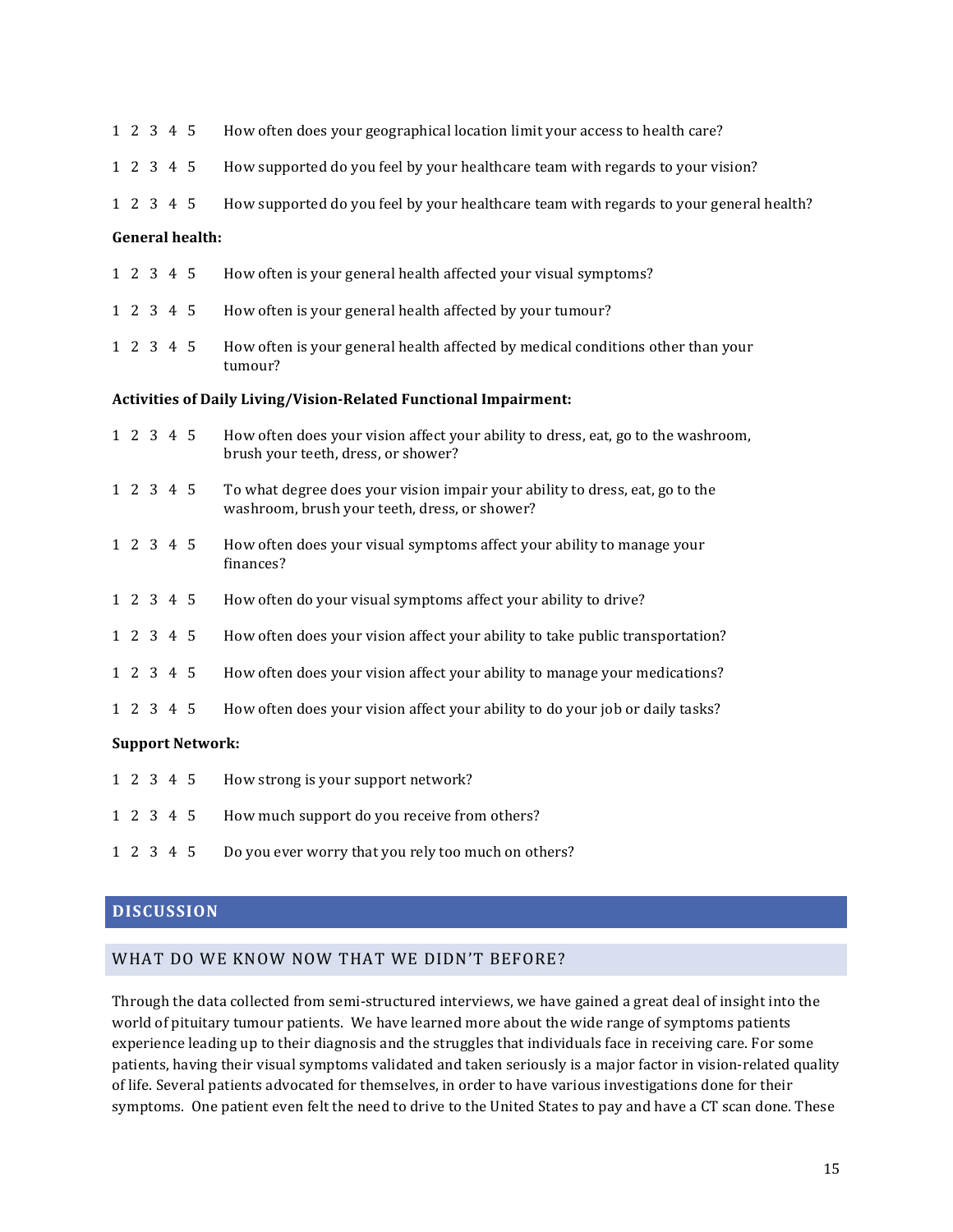observations suggest that there may be a need to educate healthcare providers in greater details on the symptoms of pituitary tumours, and ways to recognize the subtle visual changes that can occur.

We also learned that there are not nearly enough mental health initiatives out there to support patients with pituitary tumours. Amongst our group of patients, there were individuals with functioning tumours that were secreting prolactin, growth hormone, and cortisol, in addition to causing visual problems. These patients had the greatest needs for psychological support due to the complex and pervasive syndromes that occur from hormone excess. Nearly every patient that was interviewed acknowledged some form of psychological distress throughout the process of diagnosis and treatment due to their visual problems. For this reason, it is critical to develop strong mental health resources that are widely accessible to this patient population.

As we continue on with this project, and collect data from a larger patient sample, we will undoubtedly learn more about gaps in the healthcare system, and ways to maximize the quality of life in patients with pituitary tumours and visual dysfunction.

#### WHAT ARE THE NEXT STEPS FOR THIS PROJECT?

The next steps for this project are the completion of the Item Reduction and Questionnaire Refinement phases of the study. The Item Reduction phase is currently underway, and is projected to take 1-2 months to complete. The Questionnaire Refinement phase of the study will take an additional 1-2 months following Item Reduction. We would like to respectfully request an extension of this project to February 28, 2016 to complete the remaining phases of the study.

# ITEM REDUCTION & QUESTIONNAIRE DESIGN

During the Item Reduction phase of the study, 30 participants will be asked to take part in an online review process in which they will rank items from the list based on perceived importance and relevance to their VR-QOL. For each issue, patients will rate importance on a scale from 1 (not important) to 5 (extremely important). An impact score will then be assigned to each item, as described by Cusimano and Kan<sup>4</sup>. The impact scores will be used to determine the top 30 issues important to patients, and the broad list will be narrowed down to include the most relevant factors from the perspectives of both patients and physicians. Responses will be used to reduce and refine the question set into a final questionnaire. Participants will be asked for their email addresses so that they can be sent a URL link for FluidSurveys to participate in the refinement and validation phase of the questionnaire development.

# QUESTIONNAIRE REFINEMENT & VALIDATION

The Questionnaire Validation phase of the study will involve recruiting 30 participants. These participants will be asked to complete a final internet-based version of the questionnaire through FluidSurveys, which will aid in the identification of recurring visual themes, and generate data that will be used assess the validity of the questionnaire itself. The questionnaire will be tested for concurrent validity (correlations with other existing scales like the VFQ-25, the pituitary QOL scale and the SF-36), extreme groups validity (comparing scores on our questionnaire in groups who are definitely known to differ markedly in objective visual tests like Humphrey Visual fields, papillary responses, color vision, tumor size, degree of optic chiasm compression and visual acuity), a factor analysis procedure, and reliability (test-retest reliability given the same questionnaire administered 4 weeks apart). Participants will also be asked to self-report social and demographic factors such as employment status, education levels, sex, first-language, neighbourhood factors and cultural background to determine if these factors play any role in the issues identified as important and in responses from the refined questionnaire. Patients will be informed that their medical record and diagnostic imaging (MRI) will be available for review as a part of the study as well.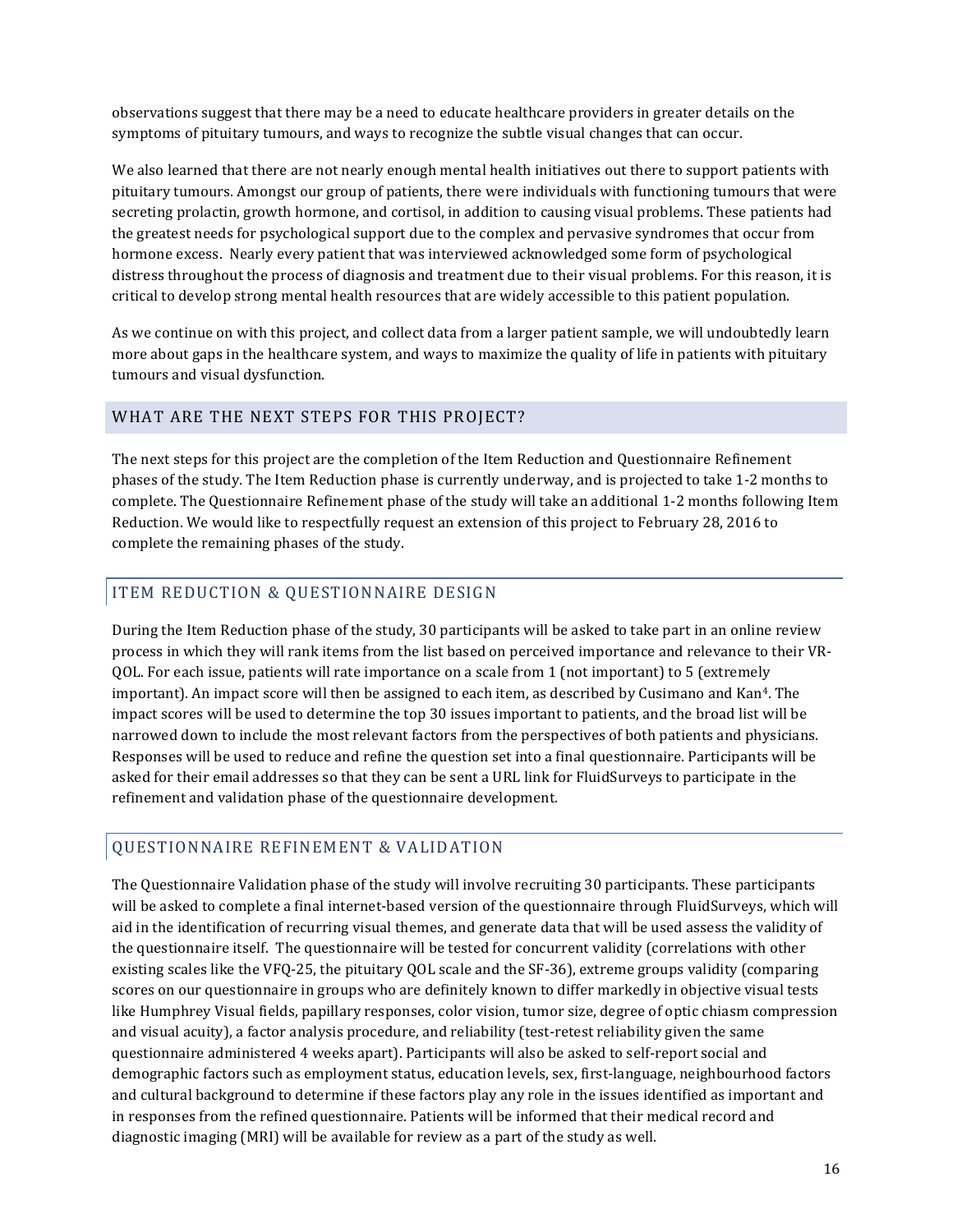#### WHAT ARE THE NEXT STEPS FOR THIS AREA OF RESEARCH?

The field of neuro-ophthalmology is widely expanding as new technologies are being developed, existing techniques are refined, and new applications are found. At St. Michael's Hospital, there are currently a number of ongoing studies related to the diagnostic value of saccadic eve-movements in tumour patients, skull-base tumours and ocular coherence tomography pre- and post-operatively, and website development for the education of patients with pituitary tumours, among other projects. Labs around the world are currently searching for ways to restore permanent vision-loss in patients, and initiatives are being developed to improve mental health in this patient population. It is our hope that vision-related quality-of-life will become a topic that is well understood by physicians in the future, and that healthcare providers will find better ways to quantify the physical and psychological components of visual dysfunction and use this information to improve patient-centered clinical decision-making.

#### PERSONAL IMPACT OF THIS AWARD

I am immensely grateful to have received this student research award from the Brain Tumour Foundation of Canada and Nexen Energy ULC in memory of Joan Horte and David Herbert. Over the past two years, this award has given me the opportunity to work closely with some of the most resilient and inspiring patients that I have ever met. I have immersed myself, with each interview, in the world of patients with brain tumours and have come to understand the challenging physical and psychological journey that individuals go through from diagnosis to recovery. I have had a chance to interview research participants at all stages along this continuum, and have had the privilege of being granted permission by pituitary tumour patients to observe their surgeries as a medical student in the operating room.

During this time, I have frequently found myself admiring the exceptional courage and perseverance that patients demonstrate on a daily basis, and have strengthened my resolve to improve the lives of individuals with brain tumours, as a medical student, and as a future physician. I have yet to decide on the particular field of medicine I would like to pursue, but have strong interests in neurosurgery and neurology, and have consequently requested clinical rotations in both of these areas this upcoming year. Notably, in January 2016, I will be completing a rotation in pediatric neurosurgery at the Children's Hospital of Western Ontario.

I am honoured that the Brain Tumour Foundation of Canada believed in my project and invested in making it a reality. I am also determined to complete the remainder of this project over the next few months, and ultimately produce questionnaire that can make a positive difference in patient care.

The generous gift of this award from Nexen Energy ULC has significantly lightened the burden of my annual tuition, and has brought me closer to fulfilling my dream of becoming a physician and giving back to the community. I hope to continue to honour the memory of Joan Horte and David Herbert through my work on this project, and in all my future endeavours in brain tumour research.

#### **ACKNOWLEDGEMENTS**

I would like to acknowledge members of the staff at St. Michael's Hospital for their unyielding support in all stages of this project. I would especially like to thank the Principal Investigator of this study, Dr. Michael D. Cusimano for taking me on as a research student for the past 3 years, guiding me through each phase of this fascinating project, and for always mentoring me in the fields of medicine and surgery.

I would also like to thank the Co-Investigator of this project, Dr. Irene Vanek, whose support and direction made an incredible difference this year with regards to recruitment and data collection. Her relentless efforts